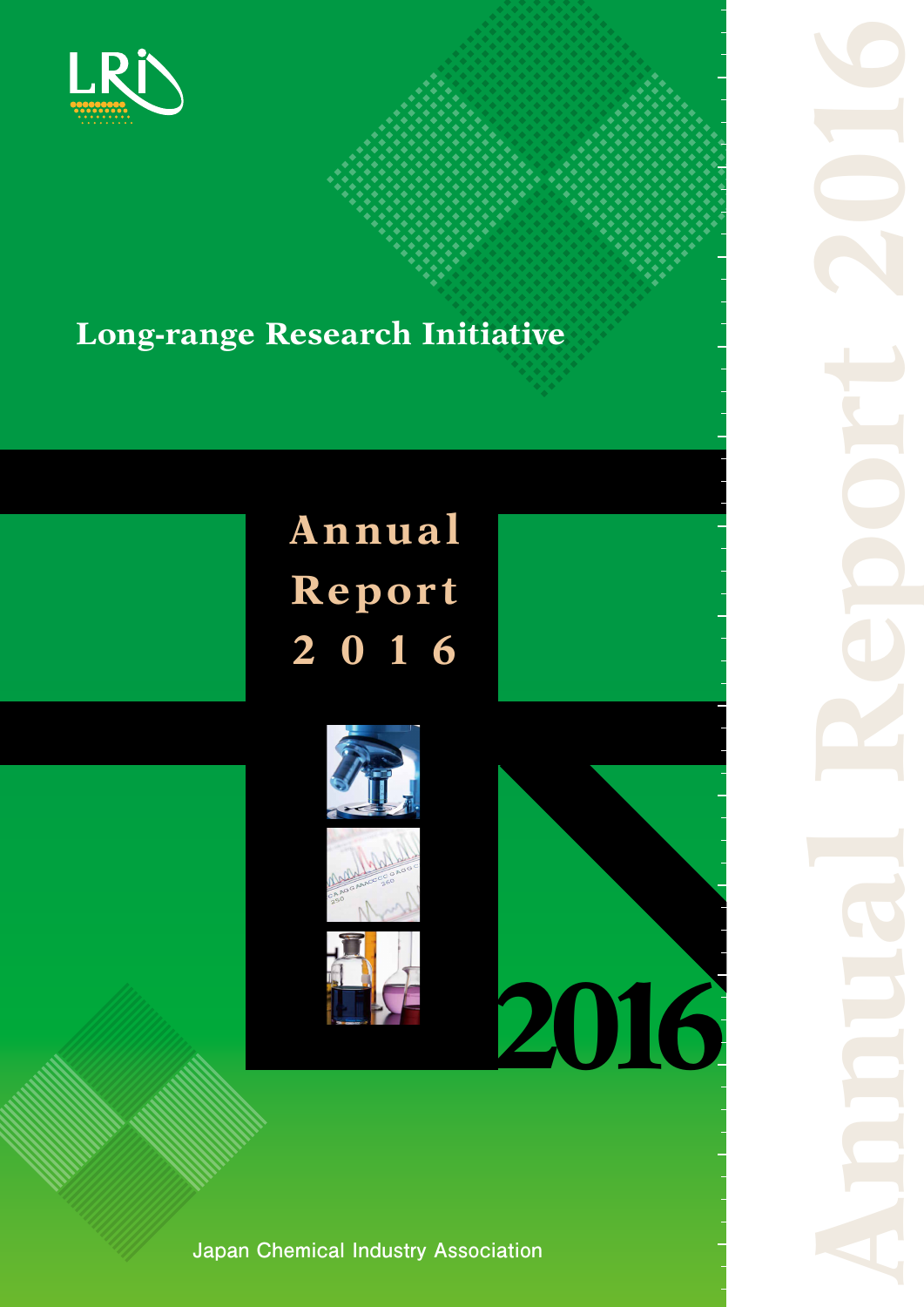

# **Development of novel method to evaluate the indicibility of cancer stem cells from iPS cells in chemical compounds**

#### *Principal Investigator:*

Masaharu Seno, Graduate School of Natural Science and Technology Okayama University

#### *Collaborators:*

Tomonari Kasai, Graduate School of Natural Science and Technology Okayama University Shuichi Furuya, Okayama University Research Administration office Akifumi Mizutani, Graduate School of Natural Science and Technology Okayama University Jyunko Masuda, Graduate School of Natural Science and Technology Okayama University Akimasa Seno, Graduate School of Natural Science and Technology Okayama University

#### *Summary of Research:*

Cancer stem cells are typically characterized by continuous proliferation self-renewal as well as by differentiation potential, while stem cells are considered to differentiate into tissue specific phenotype of mature cells under the influence of microenvironment. Cancer stem cells can be traced back to the stem cells under specific influences of microenvironment, so called 'cancerous niche', which induces malignant tumors. We have very recently demonstrated the induction of cancer stem cells from mouse iPS cells culturing in the conditioned medium derived from cancer cells, although the details of the mechanisms of differentiation is not very well known as of yet.

In this study, we aim for the development of novel method to evaluate the risk of chemical compounds for the potential to induce cancer stem cells from iPS cells in vitro in a short period. Briefly, mouse iPS cells are suspended in the conditioned medium. The cells are further replenished with the growth medium with the compounds to be assessed.

We are currently observing the fluorescence intensity of GFP, which corresponds to the active Nanog promoter, and establishing the method for detecting the risk of compounds which accrete CSC conversion. The modification for usable method and high sensibility is under way. We are investigating the epigenetic analysis by RRBS (Reduced Representation Bisulfite Sequencing) and DMR (Differentially methylated regions) analysis.

#### *Timeline:*

March 2012-February 2016

#### *Publications:*

1. Prieto-Vila M, Yan T, Calle AS, Nair N, Hurley L, Kasai T, Kakuta H, Masuda J, Murakami H, Mizutani A, Seno M. iPSC-derived cancer stem cells provide a model of tumor vasculature. Am J Cancer Res. 2016 Sep 1;6(9):1906-1921.

2. Seno A, Kasai T, Ikeda M, Vaidyanath A, Masuda J, Mizutani A, Murakami H, Ishikawa T, Seno M. Characterization of Gene Expression Patterns among Artificially Developed Cancer Stem Cells Using Spherical Self-Organizing Map. Cancer Inform. 2016 Aug 16;15:163-178.

3. Calle AS, Nair N, Oo AK, Prieto-Vila M, Koga M, Khayrani AC, Hussein M, Hurley L, Vaidyanath A, Seno A, Iwasaki Y, Calle M, Kasai T, Seno M. A new PDAC mouse model originated from iPSCs-converted pancreatic cancer stem cells (CSCcm). Am J Cancer Res. 2016 Dec 1;6(12):2799-2815.

# *Conferences:*

1. Takayuki Kudoh, Saki Sasada, Junko Masuda, Masashi Ikeda, Takuma Matsumoto, Anna Sanchez Calle, Neha Nair, Mami Asakura, Tomonari Kasai, Masaharu Seno. Exploration of Target Molecules and Related Pathways Affecting the Conversion of iPSCs into Cancer Stem Cells by Chemical Compounds. IIBMP 2016, (Sep 29-Oct 1,Tokyo)

2. Matumoto T, Sasada S, Ikeda M, Calle AS, Kasai T, Seno M. Elucidation of inducible mechanism of cancer stem cells with chemical compounds. MBSJ 2016, 39 th (Nov 30-Dec 2, Yokohama)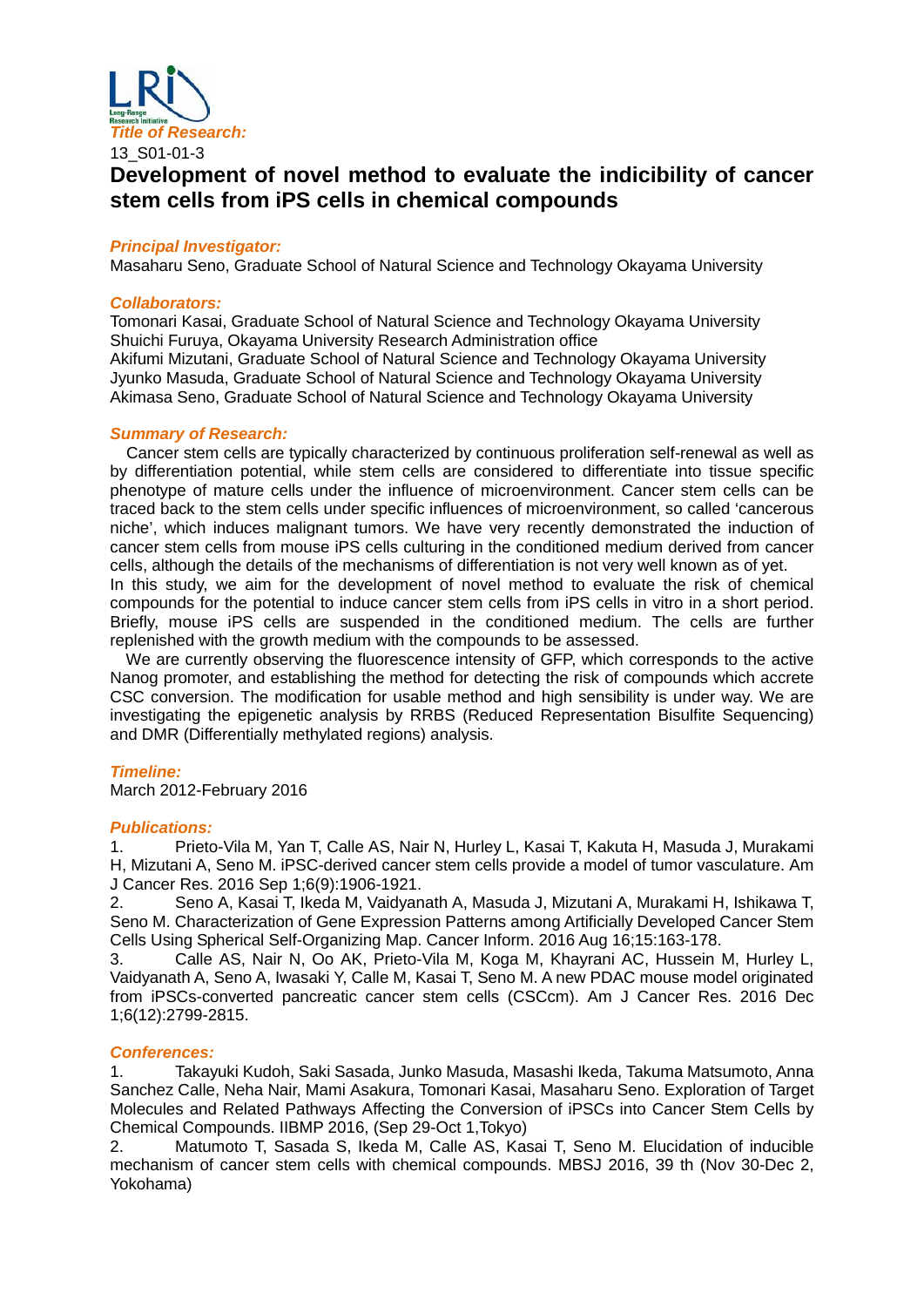

# 16\_S01-01-2 **Advanced system development for the hazard prediction and the environmental risk assessment/management of chemical substances**

*Principal Investigator:* Bin-Le Lin, Chief Senior Researcher, Research Institute of Science for Safety and Sustainability, National Institute of Advanced Industrial Science and Technology. 16-1 Onogawa Tsukuba City, Ibaraki, 305-8569 Japan. (Tel) +81-29861 8844, (e-mail) [binle-lin@aist.go.jp:](mailto:binle-lin@aist.go.jp) Yoshimasa Takahashi, Professor of Toyohashi University of Technology. (Tel) +81-532-446878, (e-mail) taka@cs.tut.ac.jp;

#### *Summary of Research:*

In this research, collaboration between AIST and Toyohashi University of Technology will develop an advanced system to enable risk assessment management of unconfirmed existing chemical substances and new substances without hazard information faced by Chemical Industry Association. Toward the goal of designated research, the following research outputs were obtained. 1) Improvement and expansion of hazard DB for PEACH-QSAR system development, and were installed in MeRAM Ver. 2.0; (2) We examined functions and specifications for the data automatic export for PEACH-QSAR system development and start to develop the interface; (3) We examined functions and specifications for connection with KATE and started to develop interfaces; (4) External interface for connection with PEACH-QSAR system was studied, and design and development on detail specifications were carried out; (5) Updated and improved existing functions (effective risk management measures, compliance with the CSCL etc.), and released a new version of MeRAM (Japanese version and English version); (6) We disseminated the tool and Japanese style management of chemicals (CSCL), and hosted an education session of MeRAM at Awajishima ICCA-LRI Workshop, and presented on SETAC meetings. In addition, we accepted student of Toyohashi University of Technology for 2 months (January 9 to February 23, 2017), collaborated on DB analysis of MeRAM and DB creation for PEACH development.

#### *Timeline:*

From March 2016 to February 2017

#### *Topics:*

None

#### *Publications:*

1)(Presentation at Domestic Meeting) The 26th Environmental Chemistry Debate (7-9 June 2017), Shizuoka Convention Center, Shizioka, "IT solution for Cumbersome Ecological Risk Assessment and Management of Chemicals: AIST-MeRAM".

2) (Invited Speech at Domestic Workshop) Research Committee on Safety Assessment Winter seminar in 2016: "Ecological risk assessment of chemical substances in water environment". December 3, 2016. Jinbocho Mitsui Building, Tokyo.

3) (Paper Publication) Institution magazine "Toxicity Inquiry Box" of the Safety Assessment Committee, 2017: "Ecological risk assessment of chemical substances in water environment".

4) (Presentation at International Meeting) The SETAC North America 37th Annual Meeting, Orlando, Florida, United States. 7-11 November 2016. Oral presentation An all-in-one ecological risk assessment (ERA) tool: AIST-MeRAM.

5) (Research Outcome Exhibition) AIST Techno Bridge Fare, 20-21 October 2016, Tsukuba. IT solution for Cumbersome Ecological Risk Assessment and Management of Chemicals: AIST-MeRAM.

6) (Presentation at International Meeting) The SETAC A/P Conference 2016, Singapore, 14-20 September 2016. A Free Tool (AIST-MeRAM Ver. 2.0) for Multi-purpose Ecological Risk Assessment and Management of Chemicals, Oral presentation.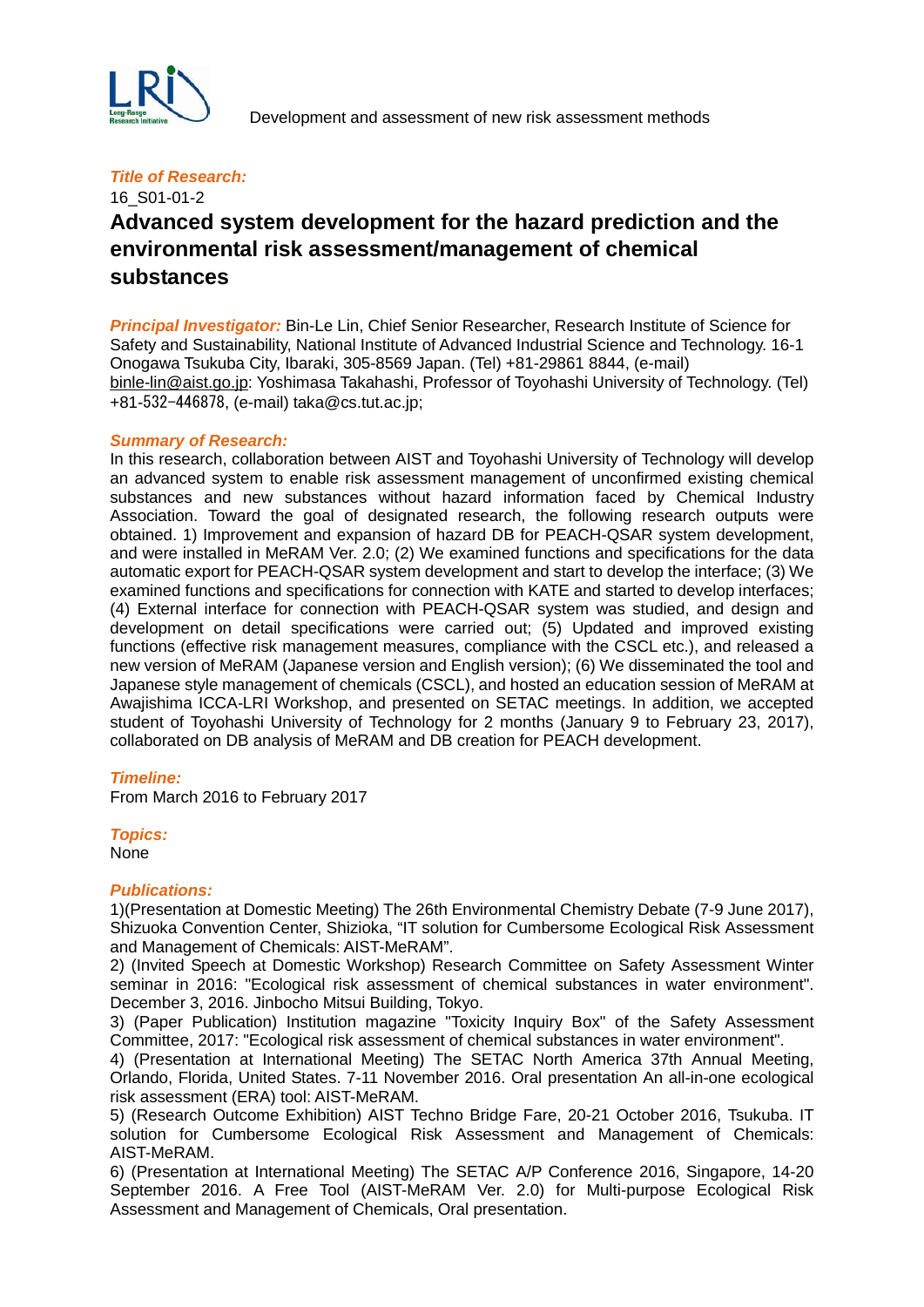

Development and assessment of new risk assessment methods

7) (Presentation at PCD, TISTR, NSTDA) Workshop on Japan-Thailand Bilateral Cooperation on Chemical Management, 3rd-7th October 2016, Bangkok, Thailand.

8) (Invited Speech at Thailand) Risk Assessment of Chemicals. Symposium Capability Building for OECD Guideline for Testing of Chemicals and Ecotoxicology in ASEAN, hosted by Thailand Institute of Scientific and Technological Research (TISTR) & Ministry of Science and Technology (MOST) of Thailand, Chaophya Park Hotel, Bangkok Thailand, 8-9 Aug 2016.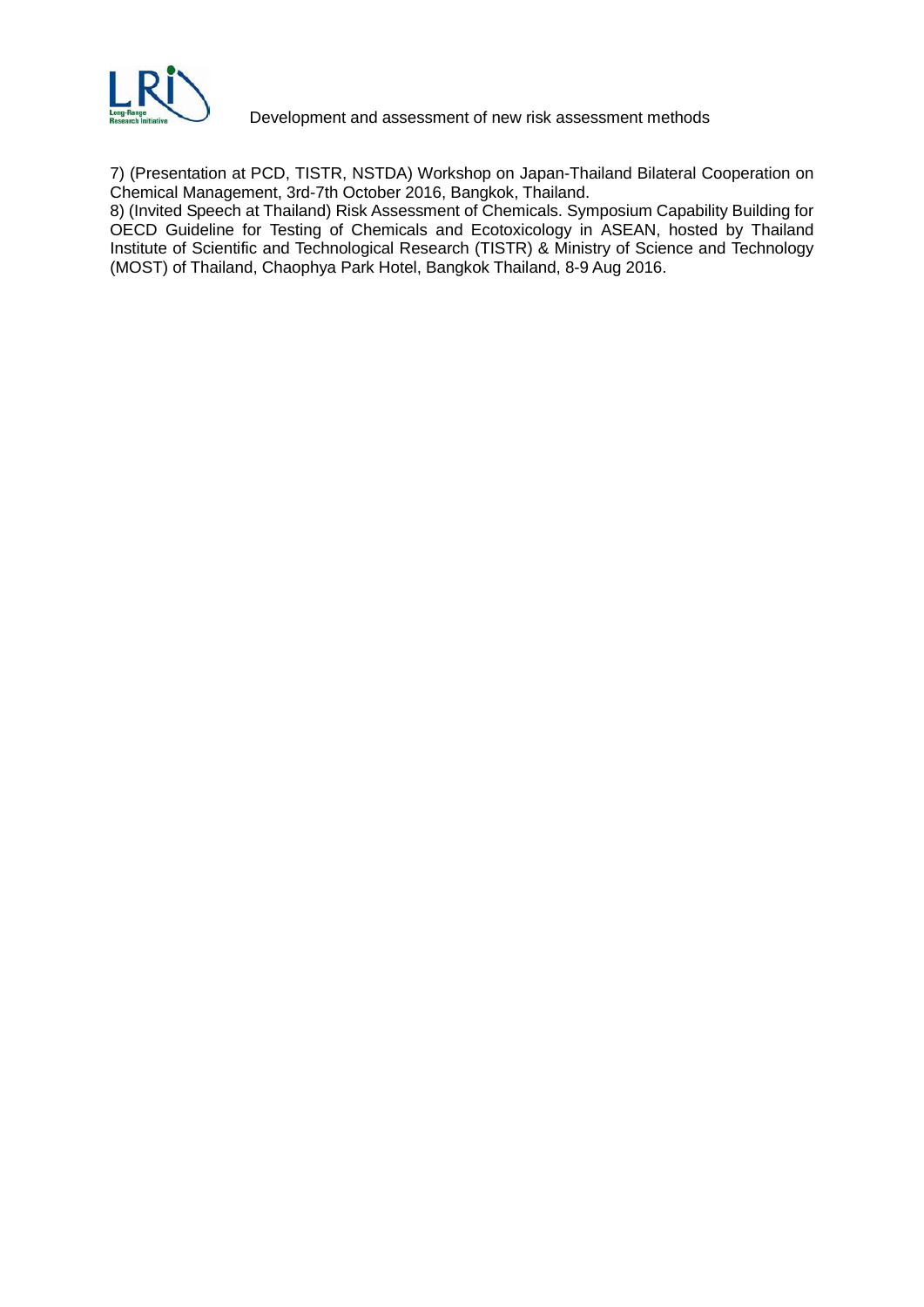

### 16\_S01-01-2 **Advanced system development for the hazard prediction and the environmental risk assessment/management of chemical substances Subtitle: Development of the sophisticated basis tool environmental hazard prediction**

#### *Principal Investigator:*

**Yoshimasa Takahashi, PhD (Professor, Dept. Comp. Sci. Eng., Toyohashi Univ. Tech.)** 1-1 Hibarigaoka, Tempaku-cho, Toyohashi 441-8580 JAPAN (tel)+81-0532-44-6878, (email)taka@cs.tut.ac.jp

#### *Collaborators:*

Tetsuo Katsuragi (Assit. Prof., Toyohashi Univ. Tech.) Dai Furukawa (Graduate student, Toyohashi Univ. Tech.) Taku Izumihara (Graduate student, Toyohashi Univ. Tech.)

#### *Summary of Research:*

For this year, in order to take a good collaboration with PEACH, which is a desk-top tool for eco-toxicity prediction of chemicals by means of active QSAR modelling, we have constructed a dictionary of chemical structures for the MeRAM because the MeRAM have no chemical structure information excepting chemical name and CAS registry number. The dictionary tool involves the data search functions by CAS number , compound name, molecular formula, full structure search and similar structure search.

We also have investigated the availability of group contribution method based on atomic fragments for fish toxicity prediction of chemical substances. The atomic fragments were originally defined by Viswanadhan et al. in their study on the prediction of molecular properties of logP and molar refraction. To predict the fish toxicity we employed the set of atomic fragments, and determined the toxic fragment constants to the individual atomic fragments with a set of experimental toxicity data of 366 compounds. The toxicity constants gave successful results to the fish toxicity prediction. Alternatively, we investigated estimation of an aqueous solubility parameter (logS) using the atomic fragment method. Those contributions of individual fragments to the logS were determined with the experimental values of 1290 compounds by simplex optimization technique. Five-fold cross validation test gave us the prediction accuracy of the RMSE of 0.73 for the present dataset.

#### *Timeline:*

1st Mar. 2016 - 28<sup>th</sup> Feb. 2017

#### *Topics:*

Poster presentatikon at ICCA-LRI International Workshop 2016, Awaji, Jun., 2016

#### *Publications:*

1) Dai Furukawa, Yuji Ikegami, Tetsuo Katsuragi, Prediction of Fish Toxicity of Chemicals by Atomic Fragment Method: Refinement of hetero atom fragments and optimization of the fragment constants, JSAI2016, Kitakyushu, Jun., 2016.

2) Yoshimasa. Takahashi, Yoshitaka Inagaki, Tetsuo Katsuragi, 21st European Symposium on Quantitative Structure-Activity Relationship (EuroQSAR), Verona, Sep., 2016.

3) Dai Furukawa, Tetsuo Katsuragi, Yoshimasa Takahashi, Fish toxicity prediction of chemicals using atomic fragment method: refinement of the fragments and improvement of the prediction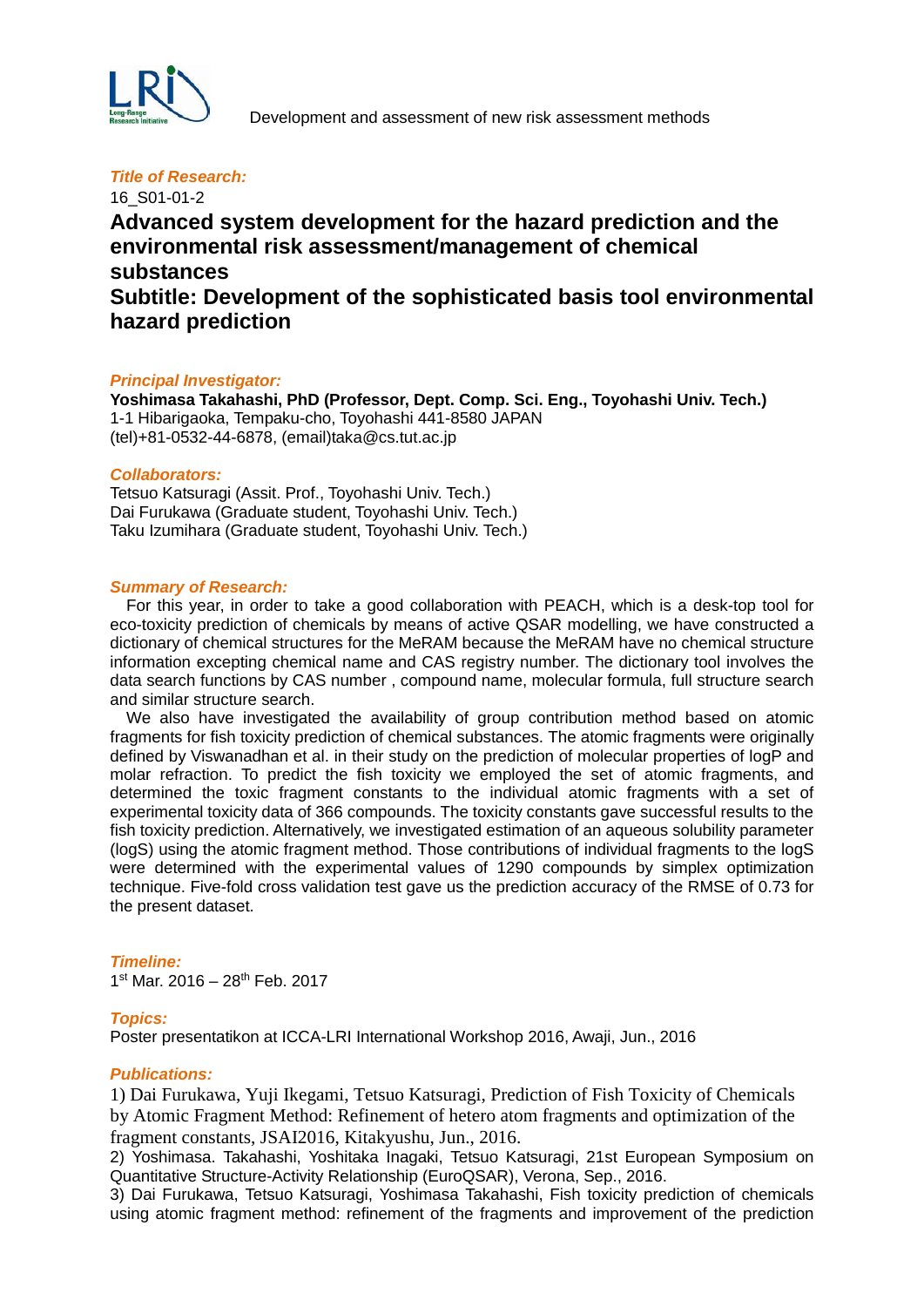

Prediction method (Amino acid Derivative Reactivity Assay: ADRA) for skin sensitization using novel lysine and cysteine derivatives

#### *Principal Investigator:*

Toshihiko Kasahara, PhD (Engineering Manager, FUJIFILM Corporation, Safety Evaluation Center, Ecology & Quality Management Division, CSR Division) 210, Nakanuma, Minamiashigara-shi, Kanagawa 250-0193, Japan (tel)+81-465-73-7440 (e-mail)ktoshihiko.kasahara@fujifilm.com

#### *Collaborators:*

Masaharu Fujita, PhD(FUJIFILM Corporation,Safety Evaluation Center) 210, Nakanuma, Minamiashigara-shi, Kanagawa 250-0193, Japan (tel)+81-465-73-7440 (e-mail[\)masaharu.fujita@fujifilm.com](mailto:masaharu.fujita@fujifilm.com) Yusuke Yamamoto (FUJIFILM Corporation,Safety Evaluation Center) 210, Nakanuma, Minamiashigara-shi, Kanagawa 250-0193, Japan (tel)+81-465-73-7440 (e-mail[\)yusuke.yamamoto@fujifilm.com](mailto:yusuke.yamamoto@fujifilm.com) Atsuishi Ono, PhD (Professor, Okayama University, Graduate school of Medicine, Dentistry and Pharmaceutical sciences, Division of Pharmaceutical Sciences) 1-1-1, Tsushimanaka, Kita-ku, Okayama-shi, Okanaya 700-8530, Japan (tel)086-251-7942 (e-mail) atsushiono3@okayama-u.ac.jp Hajime Kojima, PhD (Director, National Institute of Health Sciences, Biological safety Research Center, Division of Risk Assessment) 1-18-1, Kamiyoga, Setagaya-ku, Tokyo 158-8501, Japan (tel) 03-3700-9874 (e-mail)h-kojima@nihs.go.jp Shinichi Wantanabe (LION CORPORATION, HUMAN & ENVIRONMENTAL SAFETY EVALUATION CENTER) 100, Tajima, Odawara-shi, Kanagawa 256-0811 (tel)0465-49-4475 (e-mail[\)shin-w@lion.co.jp](mailto:shin-w@lion.co.jp) Tsunetsugu Sugawara (LION CORPORATION, HUMAN & ENVIRONMENTAL SAFETY EVALUATION CENTER) 100, Tajima, Odawara-shi, Kanagawa 256-0811 (tel)0465-49-4475 (e-mail) [tsune-s@lion.co.jp](mailto:tsune-s@lion.co.jp) Koji Wakabayashi (Manager, MITSUI CHEMICALS, INC., Chemical Safety Department 1144, Togo, Mobara-shi, Chiba 297-0017, Japan (tel)0475-23-8251 (e-mail[\)Koji.Wakabayashi@mitsuichemicals.com](mailto:Koji.Wakabayashi@mitsuichemicals.com) Yu Tahara (MITSUI CHEMICALS, INC., Chemical Safety Department 1144, Togo, Mobara-shi, Chiba 297-0017, Japan (tel)0475-23-8251 (e-mail[\)Yu.Tahara@mitsuichemicals.com](mailto:Yu.Tahara@mitsuichemicals.com) Nobuyuki Horie (Senior Research Scientist, SUMITOMO Chemical Co., Ltd., Environmental Health Science Laboratory) 3-1-98, Kasugadenaka, Konohana-ku, Osaka-shi, Osaka 554-8558, Japan (tel)06-6466-5107 (e-mail[\)horien@sc.sumitomo-chem.co.jp](mailto:horien@sc.sumitomo-chem.co.jp) Keiichi Fujimoto (SUMITOMO CHEMICAL Co., Ltd., Environmental Health Science Laboratory) 3-1-98, Kasugadenaka, Konohana-ku, Osaka-shi, Osaka 554-8558, Japan (tel)06-6439-9753 (e-mail) [fujimotok2@sc.sumitomo-chem.co.jp](mailto:fujimotok2@sc.sumitomo-chem.co.jp) Kei Kusakari (NISSAN CHEMICAL INDUSTRIES, LTD. Biological Research Laboratories) 1470, Shiraoka, Shiraoka-shi, Saitama 349-0294, Japan (tel)0480-92-2513 (e-mail[\)kusakarik@nissanchem.co.jp](mailto:kusakarik@nissanchem.co.jp) Yoshihiko Kurokawa (NISSAN CHEMICAL INDUSTRIES, LTD. Biological Research Laboratories) 1470, Shiraoka, Shiraoka-shi, Saitama 349-0294, Japan (tel)0480-92-2513 (e-mail[\)kurokawayo@nissanchem.co.jp](mailto:kurokawayo@nissanchem.co.jp)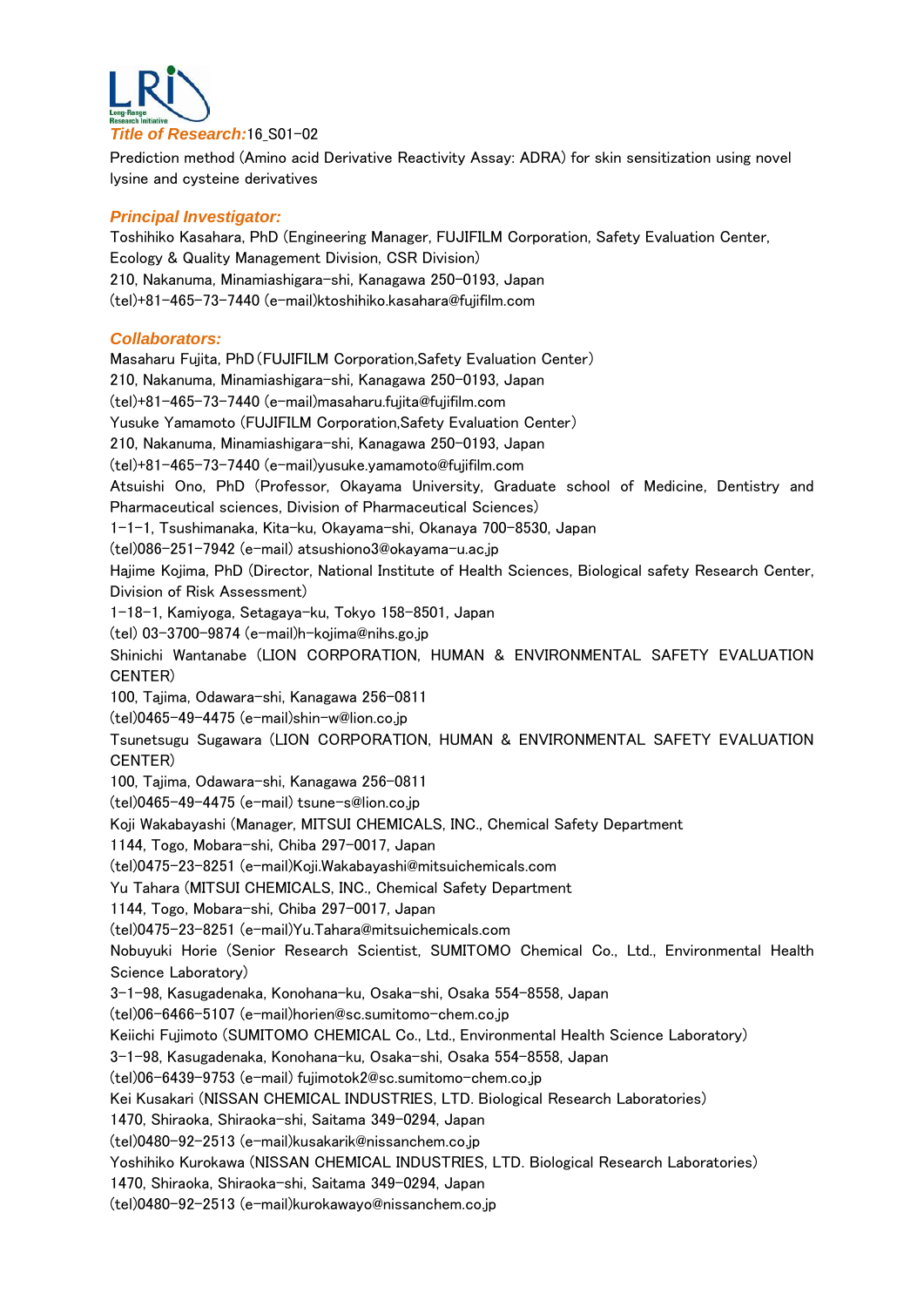

Takashi Sozu, PhD (Assistant Professor, Department of Information and Computer Technology, Faculty of Engineering, Tokyo University of Science)

6-3-1, Shinjuku, Katsushika-ku, Tokyo 125-8585, Japan

(tel)03-5876-1688 (e-mail[\)sozu@rs.tus.ac.jp](mailto:sozu@rs.tus.ac.jp)

Takuto Nakayama (Department of Management Science, Graduate School of Engineering, Tokyo University of Science)

6-3-1, Shinjuku, Katsushika-ku, Tokyo 125-8585, Japan

(tel)03-5876-1688 (e-mail)4416624@ed.tus.ac.jp

Takeru Kusao (Department of Management Science, Faculty of Engineering, Tokyo University of Science) 6-3-1, Shinjuku, Katsushika-ku, Tokyo 125-8585, Japan

(tel)03-5876-1688 (e-mail)j4413022@ed.tus.ac.jp

Tsuyoshi Kawakami, PhD (Director, National Institute of Health Sciences, Biological safety Research Center, Division of Risk Assessment)

1-18-1, Kamiyoga, Setagaya-ku, Tokyo 158-8501, Japan

(tel) 03-3700-1141 (e-mail[\)tkawa@nihs.go.jp](mailto:tkawa@nihs.go.jp)

Kohichi Kojima、PhD (Director-General, Food and Drug Safety Center, Hatano Research Institute)

729-5, Ochiai, Hadano-shi, Kanagawa 257-8523, Japan

(tel)0463-82-4751 (e-mail[\)kojima.k@fdsc.or.jp](mailto:kojima.k@fdsc.or.jp)

Nicol C. Kleinstreuer, PhD (NTP Interagency Center for the Evaluation of Alternative Toxicological methods)

(tel) (919) 541-7997 (e-mail) [nicole.kleinstreuer@nih.gov](mailto:nicole.kleinstreuer@nih.gov)

Jon Richmind, PhD (Ethical Biomedical Research and Testing Advice & Consultancy)

Doubledykes Carslogie Road, Cupar, Fife KY154HY, United Kingdom

(tel)077-86-381-757 (e-mail[\)dr.richmond@gmail.com](mailto:dr.richmond@gmail.com)

Bae-Hwan Kim, PhD (Professor, Keimyung University, Department of Public Health, College of Natural Science)

1095, Dalgubeol-daero, Dalseo-Gu, Daegu 42601, Republic of Korea

(tel)+82-53-580-5933 (e-mail[\)kim9399@kmu.ac.kr](mailto:kim9399@kmu.ac.kr)

#### *Summary of Research:*

In this study, we performed the validation study so that the alternative method for skin sensitization (ADRA) is adopted as OECD test guideline.

For the four participating laboratories, the two training sessions were held, and the two confirmation tests (Pre-training test and Training test) were performed because the lead laboratory confirmed that the assay technique was correctly transferred for the participating laboratories.

The Pre-training test was performed using 5 test chemicals to be easy to be categorized correctly. The predictive results for 5 chemicals at four participating laboratories were completely consistent with the results at lead laboratory, so it was thought that the first step of technical transfer was finished. The Training test was performed using 10 test chemicals that would be difficult to be categorized correctly. The Within-Laboratory Reproducibility at each laboratory were 100%, 90%, 100% and 100%, respectively, and so it was thought that technical transfer was completely finished because the goal was accomplished.

It was decided at VMT meeting that Phase-1 study (as Within-Laboratory Reproducibility) would be performed using three replicate sets of 10 chemicals and Phase-2 (as Between-Laboratory Reproducibility) study would be performed using one set of 30 chemicals in the ADRA validation study. The Within-Laboratory Reproducibility were 100% (10/10) , 100%(10/10), 100%(7/7) and 90%(9/10) and these values were higher than expected in that the results of Phase-1 achieved the Within-Laboratory Reproducibility of more than 80% of target.

After Phase-1 validation study, VMT teleconference was held on January in 2019, and VMT member were evaluated the results of Phase-1 study. Because all the improvement items proposed by lead laboratory were approved by VMT members, and the Phase-2 study was started on February in 2019 as scheduled.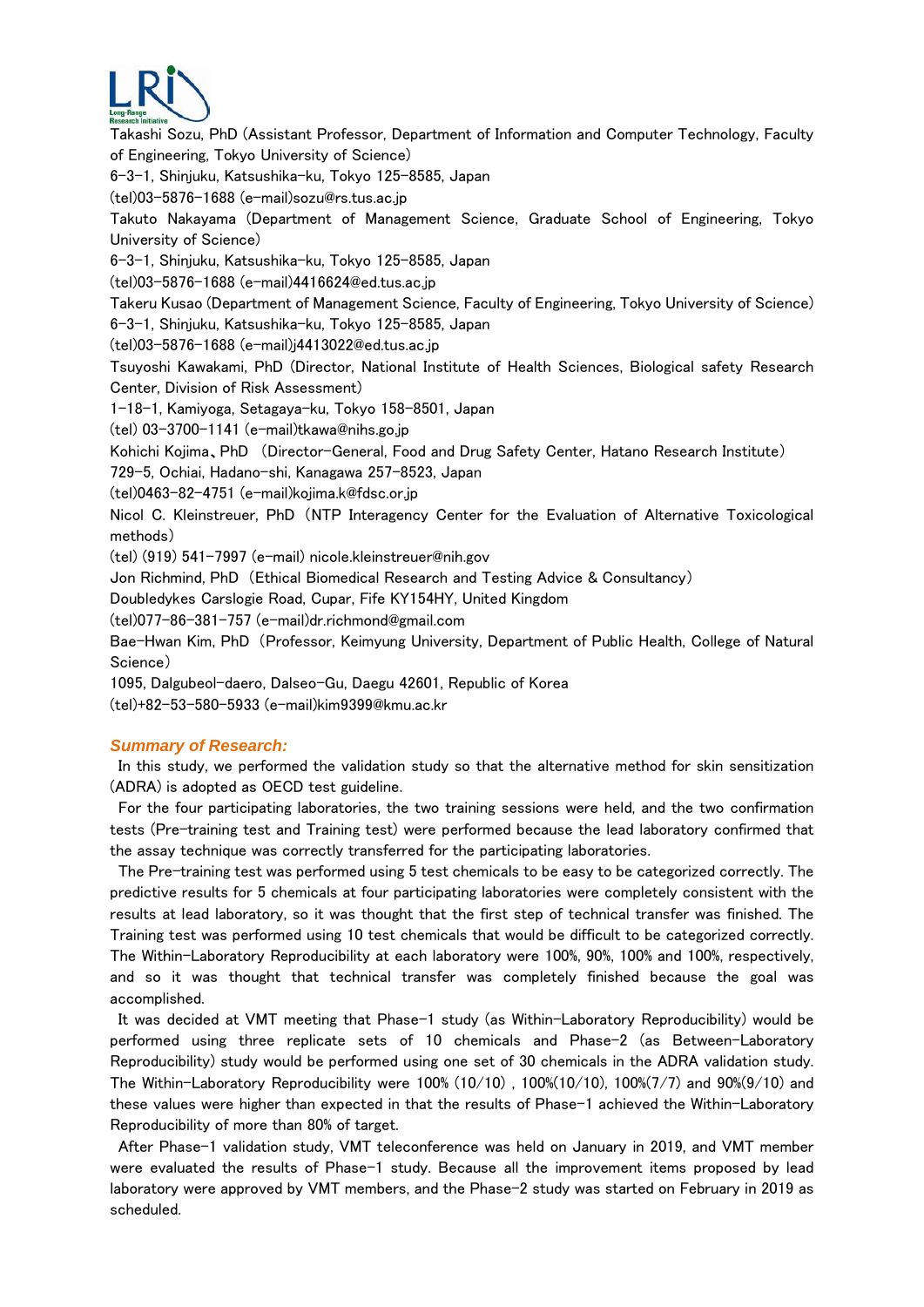

*Timeline:*March 1, 2016- *Topics:*

1. Presented at ICCA-LRI & NIHS WORKSHOP-Awaji Island, Japan 「Validation study on Amino acid Derivative Reactivity Assay (ADRA) for prediction of skin sensitization」

#### *Publications:*

1. Presented at the 29th Annual Meeting of the Japanese Society of Alternatives to Animal Experiments (November 18, 2016) 「Reporting of Training and Transfer Outcome for Validation Study of Alternative Method (ADRA) for Skin Sensitization using Cys and Lys Derivatives」 2. Planed to be presented at the 44<sup>th</sup> Annual Meeting of the Japanese Society of Toxicology (July 10-12, 2017) 「Multicenter Validation Study of Novel in chemico Skin Sensitization Assay (ADRA): 1st Report」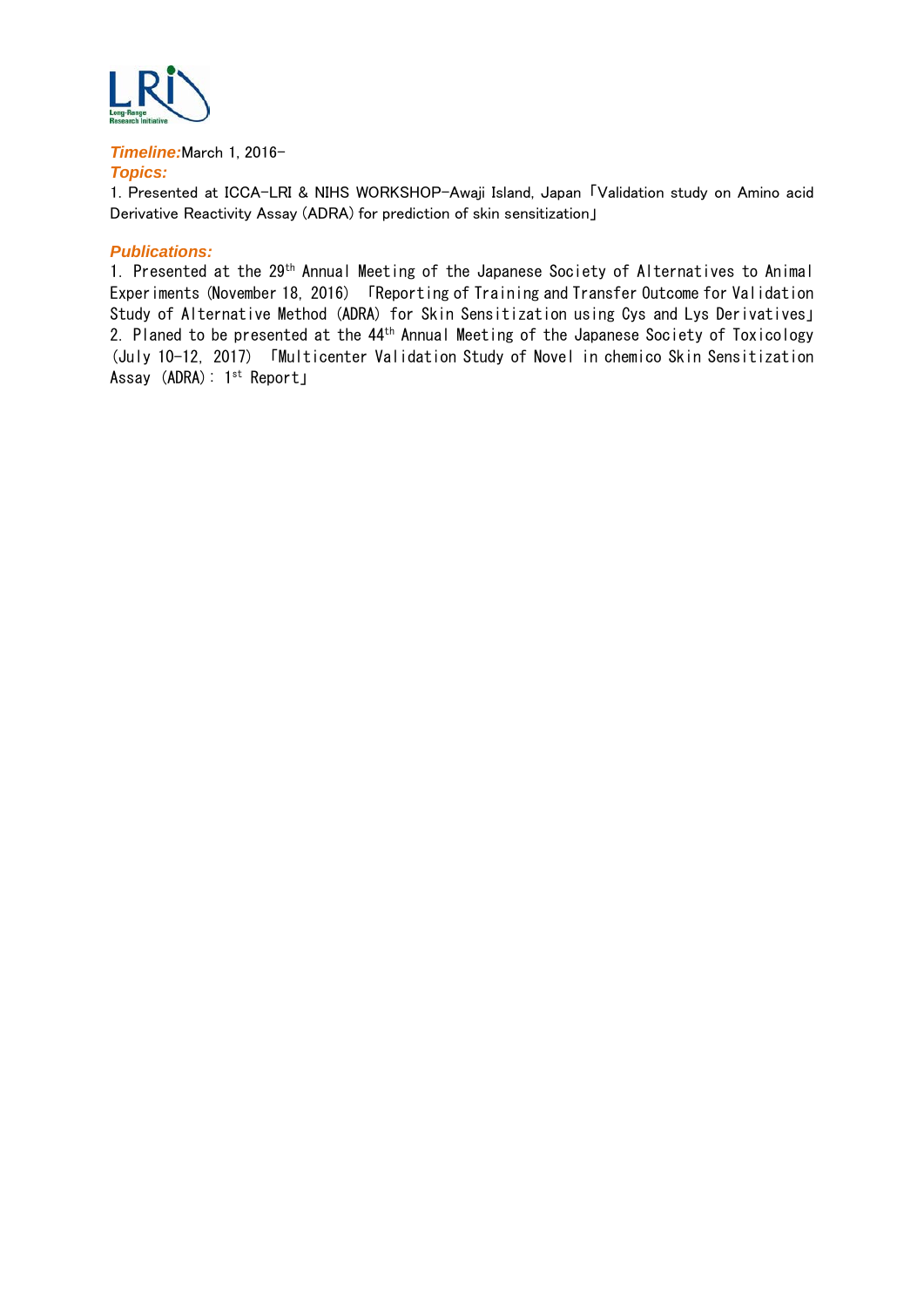

 Research on the effects of chemical substances on children, elderly people,and those with gene disorders

#### *Title of Research:*

### 13\_S03-01-3 **Study on pathogenic mechanism of sick building syndrome by utilizind Drosophila and development of evaluation system of causative materials**

#### *Principal Investigator:*

Kaeko Kamei, PhD (Professor, Kyoto Institute of Technology, Department of Biomolecular Engineering) Matsugasaki, Sakyo-ku, Kyoto, 606-8585, Japan (tel) +81-75-724-7553, (e-mail) kame@kit.ac.jp

#### *Collaborators:*

#### *Summary of Research:*

This study aims to elucidate the mechanism of onset of sick building syndrome using *Drosophila*  and to develop a risk assessment method of causative substances. Based on the results of previous studies, we have reported that the exposure to formaldehyde gas and *o*-xylene gas causes the change in the concentrations of several proteins in Drosophila and that and that similar change are induced by aging. These results suggest that biological reactions due to gas exposure may be related to aging.

 In this study, we have revealed that the exposure to formaldehyde gas or o-xylene gas shortens the life span of *Drosophila*. The expression of aging marker molecules increased in Drosophila by 20-days exposure. Analysis of insulin signal also showed the possibility that anti-aging system was suppressed by exposure to gas.

 We analyzed the effects of formaldehyde gas exposure or *o*-xylene gas exposure on the oxidative stress, since oxidative stress is considered to be the cause of accelerated aging. The results indicated that the oxidative stress might be increased in the initial stage of exposure. However, the long-term exposure led to no significant difference in oxidative stress from non-exposed group. The reason for this is unknown, but some adaptation by *Drosophila* is considered. It is necessary to analyze more details.

 We have reported that expression of actin decreases due to formaldehyde gas exposure. In this study, we examined the *Drosophila* carrying a GFP gene downstream from the promoter of actin 88F as a formaldehyde evaluation system. We obtained the results suggesting that the recombinant *Drosophila* used is useful as a simple formaldehyde evaluation system by the observation of the pupa under the fluorescence microscope.

#### *Timeline:*

March 1, 2016 – February 28, 2017

#### *Topics:*

*Drosophila* is well known as a model for human disease. In this study, we found that the life time of *Drosophila* was shorten by exposing formaldehyde gas or *o*-xylene gas. We showed that the gas exposure may suppress the anti-aging system in *Drosophila*.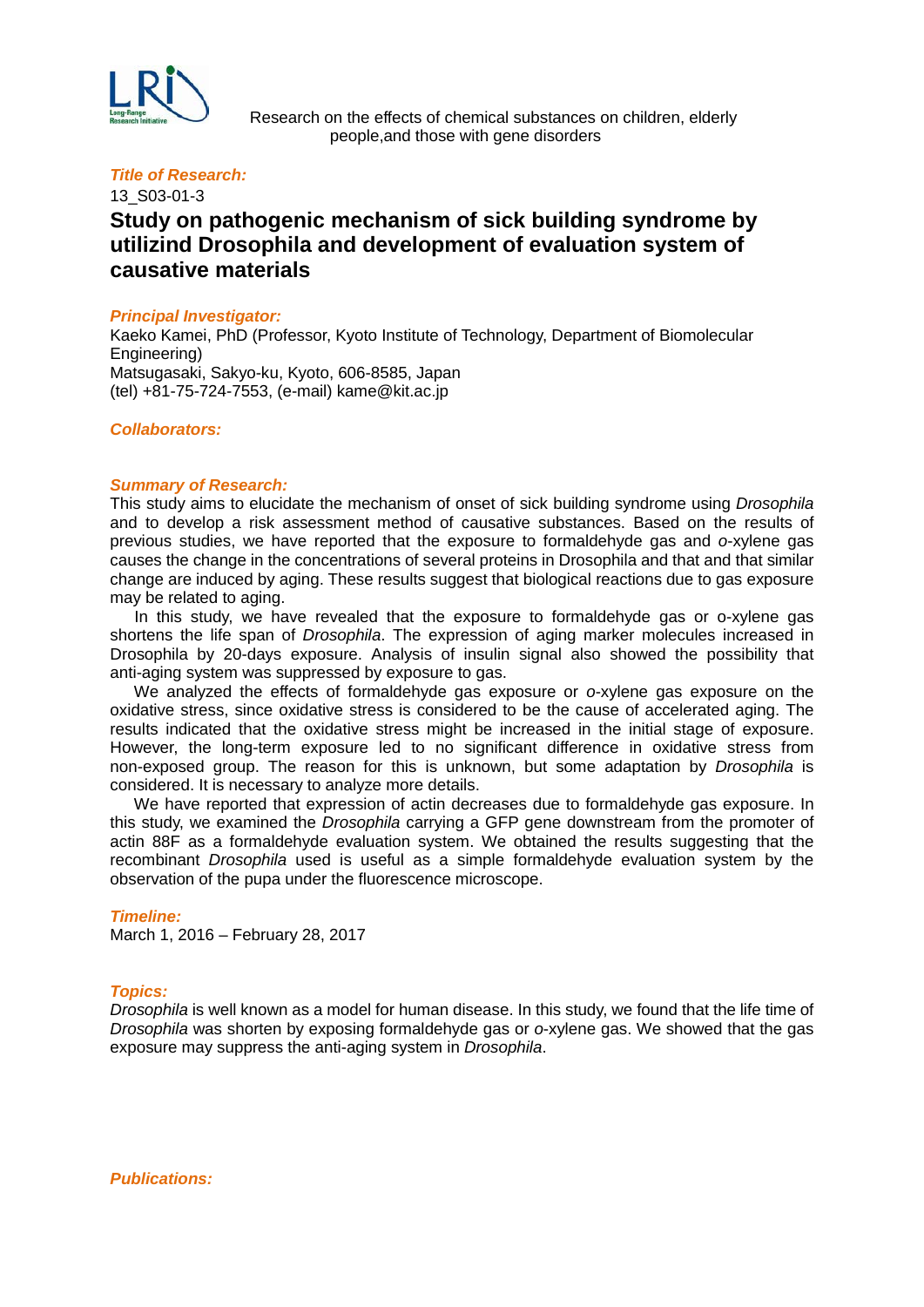

 Research on the effects of chemical substances on children, elderly people, and those with gene disorders

#### *Title of Research:* 15\_S03-01 (PS)

# **Establishment of in vitro evaluation system for the prediction of respiratory sensitizing potential of chemicals**

#### *Principal Investigator:*

Takayuki Yoshimoto, PhD (Professor, Tokyo Medical University, Institute of Medical Science) 6-1-1 Shinjuku, Shinjuku-ku, Tokyo 160-8402, Japan (tel)+81-3-3351-6141 Ext. 431, (e-mail) yoshimot@tokyo-med.ac.jp

#### *Collaborators:*

Izuru Mizoguchi, PhD (Research Associate, Tokyo Medical University, Institute of Medical Science) 6-1-1 Shinjuku, Shinjuku-ku, Tokyo 160-8402, Japan (tel) +81-3-3351-6141 Ext. 448, (e-mail) imizo@tokyo-med.ac.jp

#### *Summary of Research:*

Recently, the use of animal models in safety testing of chemicals will be significantly limited due to introduction of 3Rs principles of animal experimentations in research wherever possible. Therefore, several in vitro assays to predict the respiratory sensitizing potential of chemicals have been developed. However, these alternative methods cannot distinguish chemical respiratory sensitizers and skin sensitizers, although the risk management systems for them are quite different. Therefore, in the present study, we aim at developing a novel in vitro assay, which can discriminate respiratory sensitizers from chemical skin sensitizers by taking advantage of the fundamental differences between their modes of function; development of helper T (Th) 2 immune responses, which is critically important for respiratory sensitization.

First of all, we established an immunocompetent 3D co-culture system of human upper airway using the Alvetex® scaffold from Reinnervate Ltd. It consists of a human airway epithelial cell line BEAS-2B, immature dendritic cells (DCs) derived from peripheral blood CD14+ monocytes, and a fibroblast cell line MRC-5 cultured in individual scaffolds, and these scaffolds were then assembled into a 3D multi-cell tissue model, which more closely mimics the in vivo situation. Then, three typical chemicals for respiratory sensitizers such as phthaldialdehyde, hexamethylene diisocyanate, and trimellitic anhydride and skin sensitizers such as oxaloacetic acid, formaldehyde, and dinitrochlorobenzene disolved in DMSO diluted with medium were added on the 3D co-culture system. After incubation for 9 hours, total RNA was extracted and subjected to real-time RT-PCR to analyze the expression levels of 14 molecules, which are critical for induction of Th2 differentiation and Th2 immune responses such as OX40L, CCR7, IL-10, IL-33, and thymic stromal lymphopoietin. These sensitizers showed similarly augmented expression of DC maturation markers such as CD86, but among these molecules OX40L expression in DCs was most greatly enhanced by the respiratory sensitizers as compared with that by the skin sensitizers.

The present results indicate that this 3D co-culture system has great potential to contribute to the establishment of in vitro evaluation system for the prediction of respiratory sensitizing potential of chemicals by means of enhanced expression of key molecules such as OX40L as markers in DC<sub>s</sub>.

#### *Timeline:*

March 1, 2016-Feberary 28, 2017

#### *Topics:*

ICCA-LRI and NIHS Workshop, poster presentation "Establishment of a novel in vitro evaluation system for the prediction of respiratory sensitizing potential of chemicals" (Awaji Island, June 15-16, 2016)

#### *Publications:*

The 45th Annual Meeting of The Japanese Society for Immunology, poster presentation "Development of a novel 3D co-culture system for evaluation of respiratory sensitizing potential" (Okinawa, December 5-7, 2016)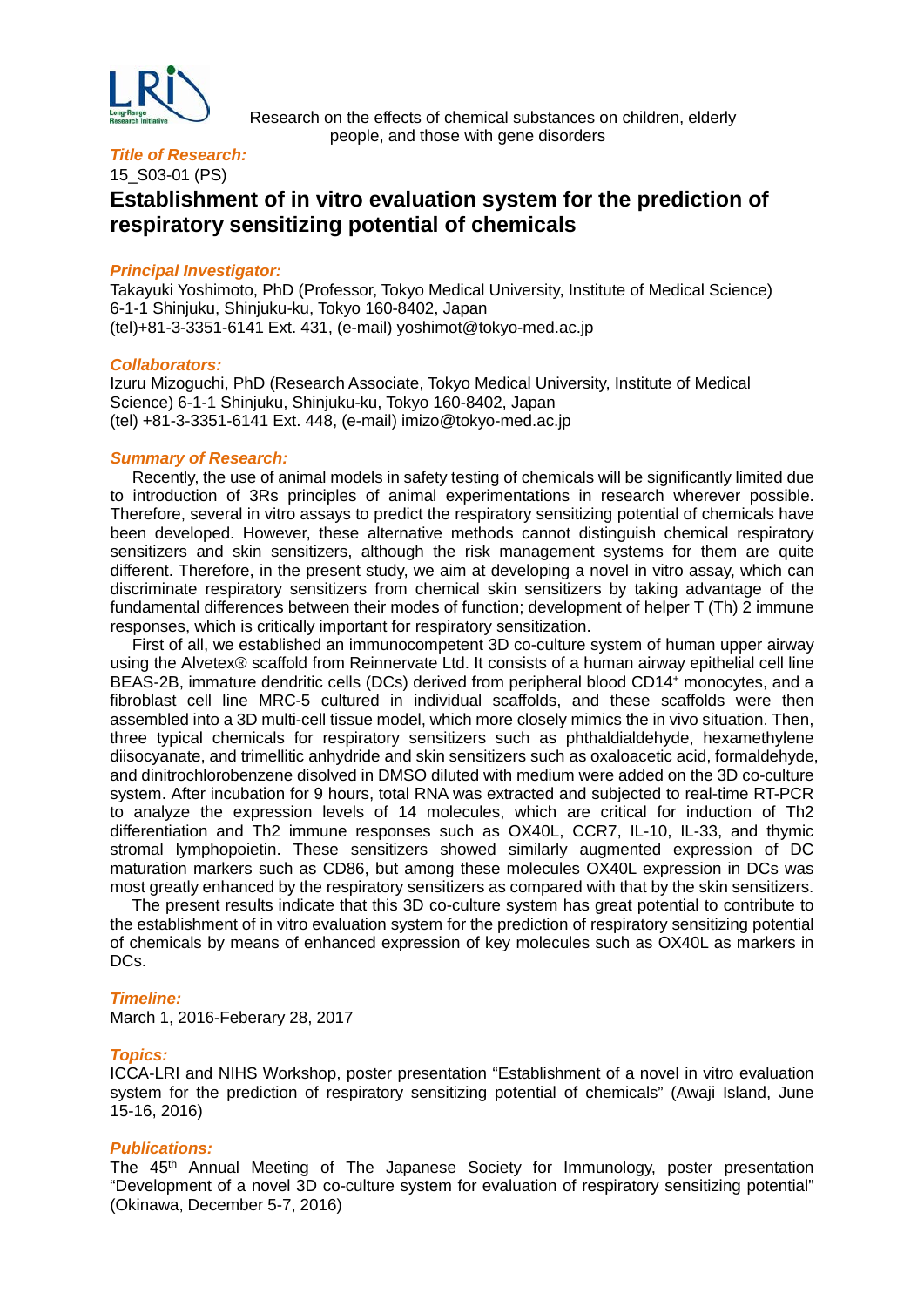

### 13\_PT01-01 **Development of in vivo fluorescent imaging of neuronal differentiation in zebrafish for developmental neurotoxicity testing**

#### *Principal Investigator:*

Yuhei Nishimura (Department of Pharmacogenomics, Mie University Graduate School of Medicine)

#### *Collaborators:*

Toshio Tanaka and Reiko Kawase (Department of Systems Pharmacology, Mie University Graduate School of Medicine)

#### *Summary of Research:*

 Various chemicals may affect the differentiation of neurons, oligodendrocytes and astrocytes, which may cause neurodevelopmental disorders such as autism and attention deficit hyperactive disorder. *In vivo* models that can be used in both visualization of the neuronal differentiation and quantitative assessment of behavior are highly valuable for developmental neurotoxicity testing. Recently, zebrafish has emerged as an alternative non-mammalian animal model that allows testing of large numbers of subjects while reducing expenses and minimizing the use of mammalian subjects. In this study, we have developed three-color zebrafish exhibiting blue, yellow and red fluorescence in neurons, oligodendrocytes and astrocytes, respectively. Using the zebrafish, we evaluated the developmental neurotoxicity of four positive control chemicals, valproic acid, methyl mercury, nicotine, and bisphenol A. We were able to detect the toxicity of these chemicals on the neuronal differentiation. We will use more positive and negative chemicals to examine the sensitivity and specificity of the *in vivo* fluorescent imaging of neuronal differentiation in zebrafish for developmental neurotoxicity testing.

#### *Timeline:*

Mar 2016 ~ Feb 2017

#### *Publications:*

- 1) **Activation of Sterol Regulatory Element Binding Factors by Fenofibrate and Gemfibrozil**  Stimulates Myelination in Zebrafish. Ashikawa, Y., Nishimura, Y., Okabe, S., Sasagawa, S., Murakami, S., Yuge, M., Kawaguchi, K., Kawase, R., and Tanaka, T. *Frontiers in pharmacology* 7, 206 (2016)
- 2) **EP300 protects from light-induced retinopathy in zebrafish.** Kawase, R., Nishimura, Y., Ashikawa, Y., Sasagawa, S., Murakami, S., Yuge, M., Okabe, S., Kawaguchi, K., Yamamoto, H., Moriyuki, K., Yamane, S., Tsuruma, K., Shimazawa, M., Hara, H., and Tanaka, T. *Frontiers in pharmacology* 7, 126 (2016).
- 3) **E2F4 promotes neuronal regeneration and functional recovery after spinal cord injury in zebrafish.** Sasagawa, S., Nishimura, Y., Hayakawa, Y., Murakami, S., Ashikawa, Y., Yuge, M., Okabe, S., Kawaguchi, K., Kawase, R., and Tanaka, T. *Frontiers in pharmacology* 7, 119 (2016).
- 4) **Downregulation of GSTK1 Is a Common Mechanism Underlying Hypertrophic Cardiomyopathy.** Sasagawa, S., Nishimura, Y., Okabe, S., Murakami, S., Ashikawa, Y., Yuge, M., Kawaguchi, K., Kawase, R., Okamoto, R., Ito, M., and Tanaka, T. *Frontiers in pharmacology* 7, 162 (2016).
- 5) **Comparative transcriptome analysis identifies CCDC80 as a novel gene associated with pulmonary arterial hypertension.** Sasagawa, S., Nishimura, Y., Sawada, H., Zhang, E., Murakami, S., Ashikawa, Y., Yuge, M., Okabe, S., Kawaguchi, K., Kawase, R., Mitani, Y., Maruyama, K., and Tanaka, T. *Frontiers in pharmacology* **7**, 142 (2016).
- 6) **Integrated Approaches to Drug Discovery for Oxidative Stress-Related Retinal Diseases.** Nishimura, Y., and Hara, H. *Oxid Med Cell Longev.* 2370252 (2016).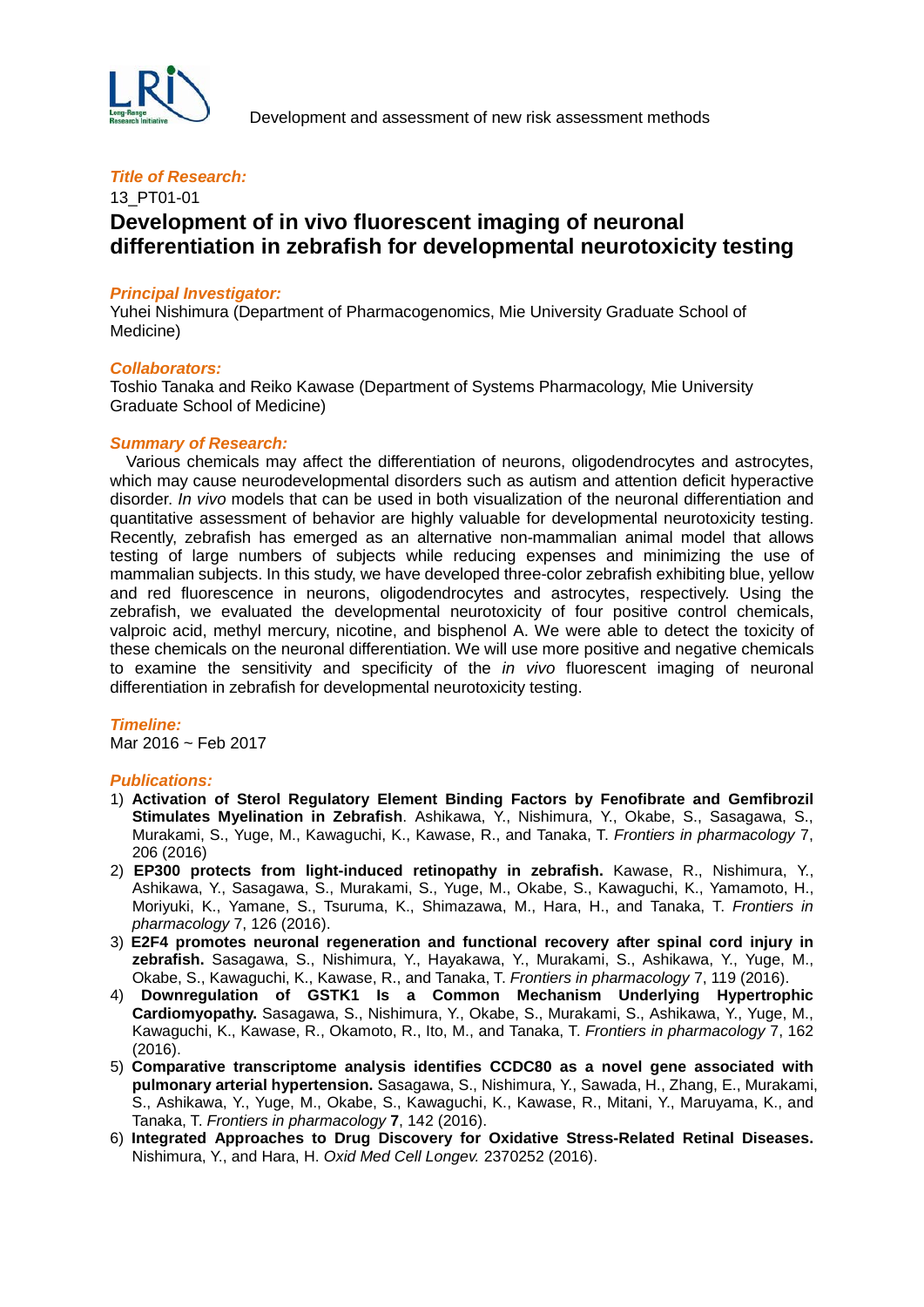

#### 13\_PT01-03-2

# **Development of a combined in vitro/in silico system to predict and evaluate the complex hepatotoxicity of chemical compounds.**

#### *Principal Investigator:*

Kouichi Yoshinari, Ph.D. (Professor, University of Shizuoka, School of Pharmaceutical Sciences) 52-1 Yada, Suruga-ku, Shizuoka 422-8526 (Tel/fax) 054-264-5685 (e-mail)yoshinari@u-shizuoka-ken.ac.jp

#### *Collaborators:*

Hiroyuki Kojima (Hokkaido Institute of Public Health)

#### *Summary of Research:*

 The aim of study is to develop a system for toxicity evaluation and prediction. In this study. we measured the in vitro reactivity to xenobiotic-responsive nuclear receptors and cytochrome P450s of the chemicals in HESS toxicity database, which contains rat repeated dose toxicity test data of Chemical Substances Control Law-related substances and is available from National Institute of Technology and Evaluation. The results indicate that those biological assay data for nuclear receptors and cytochrome P450s can be used as different types of molecular descriptors from those calculated in silico based on chemical structures. Then, the in vitro assay data and in silico molecular descriptors were subjected separately or in combination to hierarchical clustering and the resulting groupings were compared. The results suggest that the addition of in vitro assay data is useful for grouping chemicals showing similar toxicity properties. Although verification with more large numbers of chemicals is needed, our findings will help to establish a novel toxicity-predicting system based on grouping/categorization and read-across methods.

#### *Timeline:*

March 2016 – February 2017

#### *Topics:* None

#### *Publications:*

- *Journal article*
- 1. A Masuda, K Yoshinari, et al.: Construction of the database of rat repeated-dose toxicity tests for the toxicological characterization of hepatocyte hypertrophy. *Yakugaku Zasshi*, 2017 in press.

*Oral/poster presentation*

- 1. K Yoshinari, H Oki, T Sasaki, T Hosaka, J Takeshita: New approach for the prediction of repeated-dose toxicity using in vitro and in silico methods in combination with in vivo toxicity database. ICCA-LRI and NIHS Workshop. Jun. 2016, Awaji, Japan.
- 2. K Yoshinari, H Nakayama, et al.: Attempt on the in silico prediction of rat hepatotoxicity using hierarchical clustering with chemical descriptors. 29th Annual Meeting of the Japanese Society for Alternatives to Animal Experiments. Nov. 2016, Fukuoka.
- 3. M Watanabe, K Yoshinari, et al.: Biological profiling of chemical compounds based on the inhibition of cytochrome P450 activities. 29th Annual Meeting of the Japanese Society for Alternatives to Animal Experiments. Nov. 2016, Fukuoka.
- 4. T Sasaki, K Yoshinari, et al.: Inhibitory effects on human cytochrome P450s of chemical compounds and their associations with hepatotoxicity. 137th Annual Meeting of the pharmaceutical Society of Japan. Mar. 2017, Sendai.
- 5. Y Kitsunai, K Yoshinari, et al.: Search for novel functions of PXR and CAR using in vivo toxicity data. 137th Annual Meeting of the pharmaceutical Society of Japan. Mar. 2017, Sendai.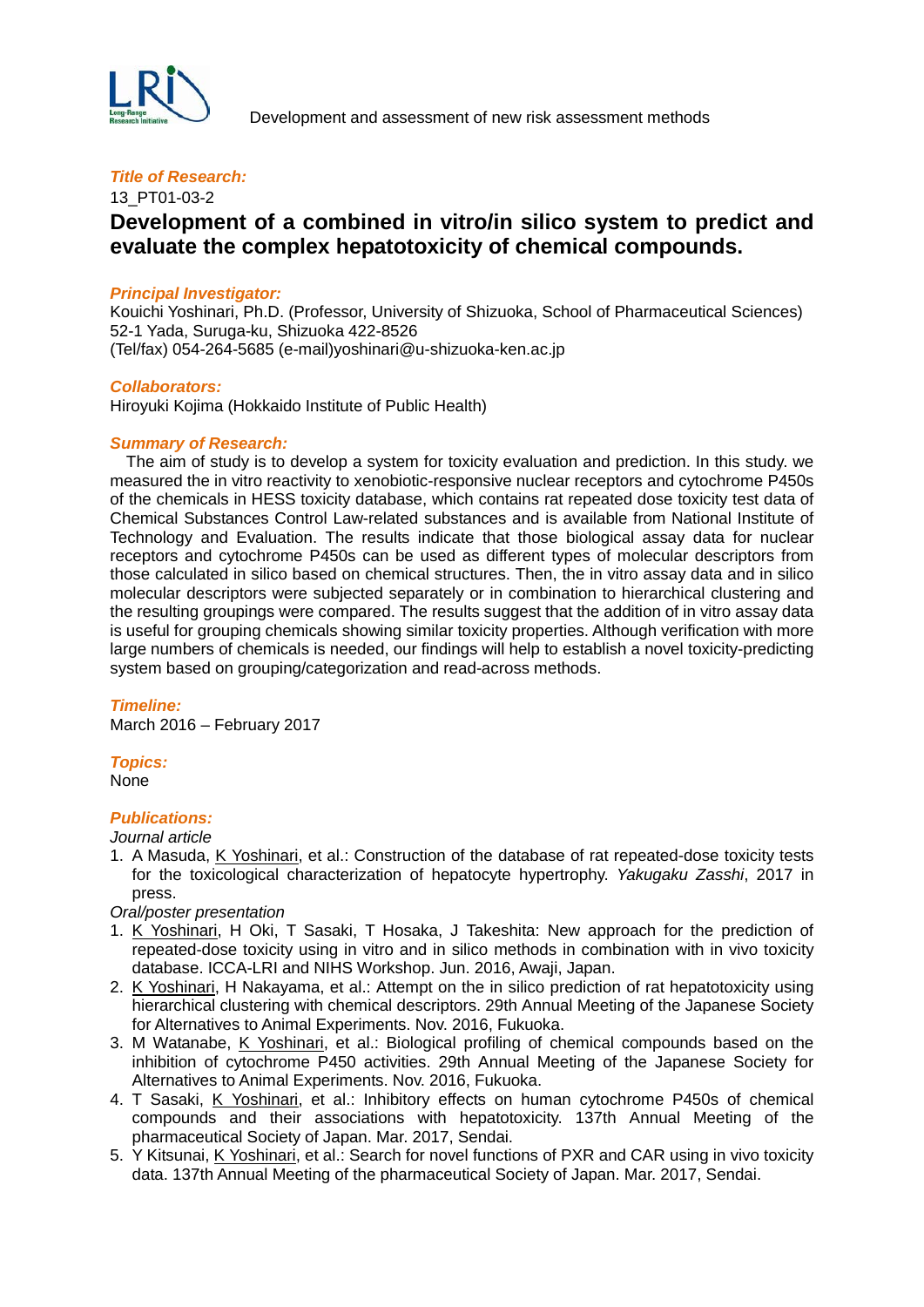

#### 15\_PT01-01

# **Development of new** *in vivo* **screening method to validate the low-dose effects induced by estrogenic chemicals using estrogen reporter mice**

#### *Principal Investigator:*

Tsuyoshi Nakanishi (Laboratory of Hygienic Chemistry and Molecular Toxicology, Gifu Pharmaceutical University)

#### *Collaborators:*

Hisamitsu Nagase (Laboratory of Hygienic Chemistry and Molecular Toxicology, Gifu Pharmaceutical University)

#### *Summary of Research:*

**Objective:** The uterotrophic bioassay has been proposed as a short-term *in vivo* screening test to detect the estrogenic properties of potentially endocrine disrupting chemicals by the Organisation for Economic Co-operation and Development (OECD). Although the test is already standardized as a OECD test guideline (Test No.440), there is a possibility that the test might overlook a certain estrogenic properties which has no effect to the uterus. On the other hand, we recently generated a new transgenic mouse carrying "E-Rep" reporter gene which consisted of the luciferase (Luc) with c-Myc tag under the control of estrogen-responsive elements coupled to a minimal promoter. E-Rep mouse is a potential powerful tool for assessing the kinetics of gene activation by estrogenic properties *in vivo*. We here established a new *in vivo* screening assay using E-Rep mice with *in vivo* bioluminescence imaging to detect the estrogenic effects of xenobiotics and validated the assay to compare with the uterotrophic bioassay.

**Methods:** The experimental protocols of the new assay using E-Rep mice are based on the uterotrophic bioassay with some modifications. Briefly, E-Rep female mice (8 weeks of age) were ovariectomized and then fed phytoestrogen-free purified diet during the experimental period. After

7 days of ovariectomy, the mice were orally gaveged with  $17\alpha$ -ethinylestradiol (EE) for 7 consecutive days. The Luc activity was monitored in living animals with IVIS imaging at Day 1, 2, 4, 7. After last detection of *in vivo* bioluminescence imaging, mice were dissected and then the estrogenic effects were evaluated by measurement of uterine weight or detection of Luc activity at Day 7.

**Results:** Luc activity in the uterus increased significantly when EE was administered at 3 µg/kg/day or greater at Day 7. In contrast, the uterine weight rose significantly only when estradiol was administered at 10 µg/kg/day. In addition, *in vivo* bioluminescence imaging analysis could detect significant increment of Luc activity at above 0.3 µg/kg/day of EE, suggesting that detection of Luc activity in E-Rep mice by *in vivo* bioluminescence imaging provide a more sensitive assay of estrogenic activity than the uterotrophic bioassay.

**Conclusion:** E-Rep mice with *in vivo* bioluminescence imaging provide a potential new assay system to measure estrogenic activity of endocrine disrupting chemicals in multiple organs with high sensitivity.

*Timeline:* April, 2016 – March, 2017

#### *Topics:*

- 1) Our research paper "Fluorene-9-bisphenol is anti-oestrogenic and may cause adverse pregnancy outcomes in mice" published in *Nature Communications* was highlighted in natureasia.com [\(http://www.natureasia.com/en/research/highlight/11678\)](http://www.natureasia.com/en/research/highlight/11678).
- 2) Our research paper "Fluorene-9-bisphenol is anti-oestrogenic and may cause adverse pregnancy outcomes in mice" published in *Nature Communications* featured as a daily news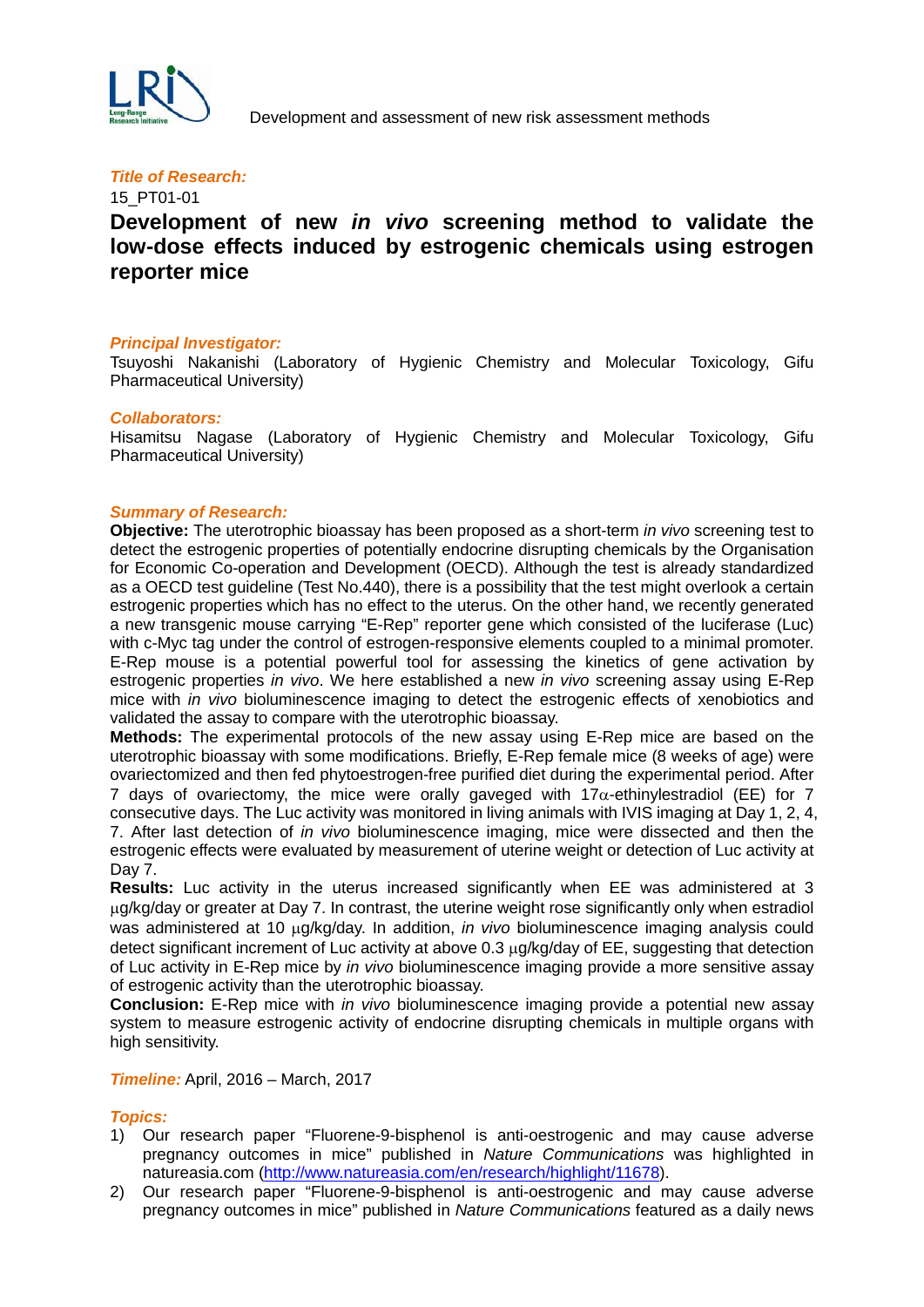

Development and assessment of new risk assessment methods

entitled "BPA-free water bottles may contain another harmful chemical" in *New Scientist* (https://www.newscientist.com/article/2123098-bpa-free-water-bottles-may-contain-another-h armful-chemical/).

#### *Publications:*

1) Zhang Z, Hu Y, Guo J, Yu T, Sun L, Xiao X, Zhu D, Nakanishi T, Hiromori Y, Li J, Fan X, Wan Y, Cheng S, Li J, Guo X, Hu J, Fluorene-9-bisphenol is anti-oestrogenic and may cause adverse pregnancy outcomes in mice, *Nature Communications* 8:14585 (2017)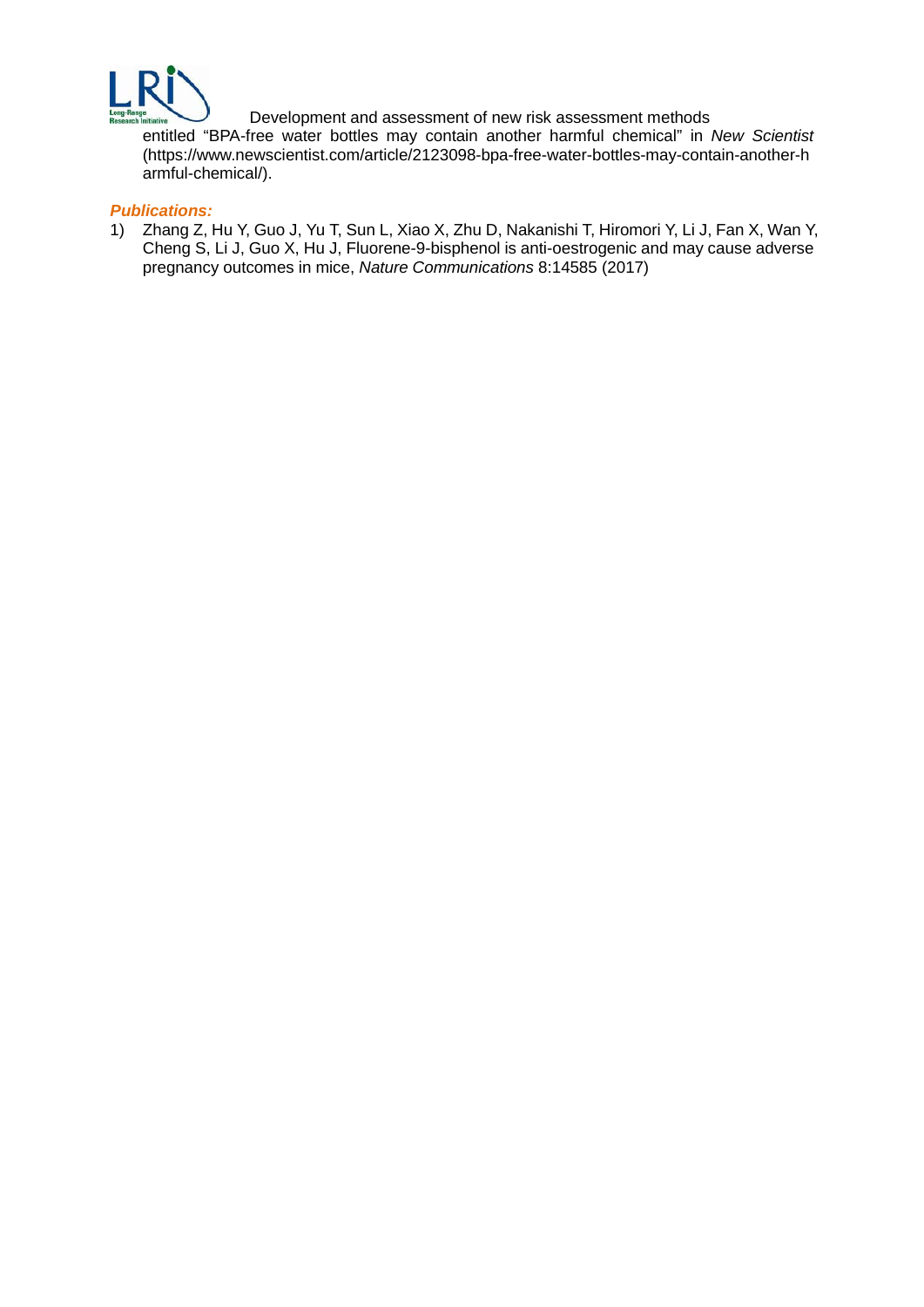

#### 16\_PT01-01

# **Establishment of a comprehends test for identifying mutagenic chemical compounds and molecular mechanisms underlying mutagenesis**

#### *Principal Investigator:*

Shunichi Takeda, MD, PhD (Professor, Kyoto University, Graduate School of Medicine, Department of Radiation Genetics) Yoshida-Konoecho, Sakyo-ku, Kyoto 606-8501, Japan (tel)+81-(0)75-753-4410, (email) stakeda@rg.med.kyoto-u.ac.jp

#### *Collaborators:*

Masamitsu Honma (National Institute of Health Sciences, Division of Genetics and Mutagenesis) 1-18-1, Kamiyouga, Setagaya, Tokyo 158-8501, Japan (tel)+81-(0)3-3700-1141, (email) honma@nihs.go.jp

Manabu Yasui (National Institute of Health Sciences, Division of Genetics and Mutagenesis) 1-18-1, Kamiyouga, Setagaya, Tokyo 158-8501, Japan (tel) +81-(0)3-3700-1141, (email) m-yasui@nihs.go.jp

#### *Summary of Research:*

#### **(1) Creation of TK6 cells deficient in individual DNA repair proteins**

The OECD countries have employed the human TK6 B lymphoid cells as a standard cell line for evaluating the genotoxicity of industrial chemical compounds. However, quick accurate repair of DNA damage induced by chemicals in DNA-repair proficient TK6 cells significantly limits the sensitive identification of mutagenic chemicals. To overcome this problem, we have disrupted genes encoding various DNA repair factors and shown the list of 119 DNA-repair mutants generated from TK6 cells in the web site [\(http://www.nihs.go.jp/dgm/tk6.html\)](http://www.nihs.go.jp/dgm/tk6.html). The DNA-sensitivity profile of various DNA-repair mutants to given chemicals would allow for assessing the type of DNA lesion induced by them.

#### **(2) Analysis of molecular mechanisms for mutagenesis induced by nucleoside analogs**

Nucleoside analogs have been used for anti-viral and cancer therapies. We created a bioassay for comprehensively analyzing various mechanisms for mutagenesis caused by nucleoside analogs. This analysis will be published in *OncoTarget.*

#### **(3) Establishment of micro nucleus (MN) assay using DNA repair deficient TK6 cells**

We established XRCC1-deficient (*XRCC1<sup>-/-</sup>*) TK6 cells, and conducted the MN assay using typical DNA damaging agents, such as X-rays and mitomycin-C. MN analyses with *XRCC1-/-* cells showed several times higher sensitivity than conventional MN analyses with wild-type TK6 cells. **(4) Generation of** *XPA-/- /XRCC1-/-* **TK6 cells**

We created *XPA<sup>-/-</sup>/XRCC1<sup>-/-</sup>* TK6 cells.

#### *Timeline:*

March 1, 2016-

#### *Topics:*

ICCA-LRI and NIHS Workshop, "Establishment of method of characterizing DNA lesions caused by industrial chemical compounds"

#### *Publications:*

Masataka Tsuda, Kazuhiro Terada, Masato Ooka, Koji Kobayashi, Hiroyuki Sasanuma, Ryo Fujisawa, Toshiki Tsurimoto, Junpei Yamamoto, Shigenori Iwai, Kei Kadoda, Remi Akagawa, Shar-yin Naomi Huang, Yves Pommier, Julian E. Sale, Shunichi Takeda, and Kouji Hirota.

"The Dominant Role of Proofreading Exonuclease Activity of Replicative Polymerase  $\Box$  in Ce llular Tolerance to Cytarabine (Ara-C)." *Oncotarget (in press)*

(The first author belongs to Takeda lab.)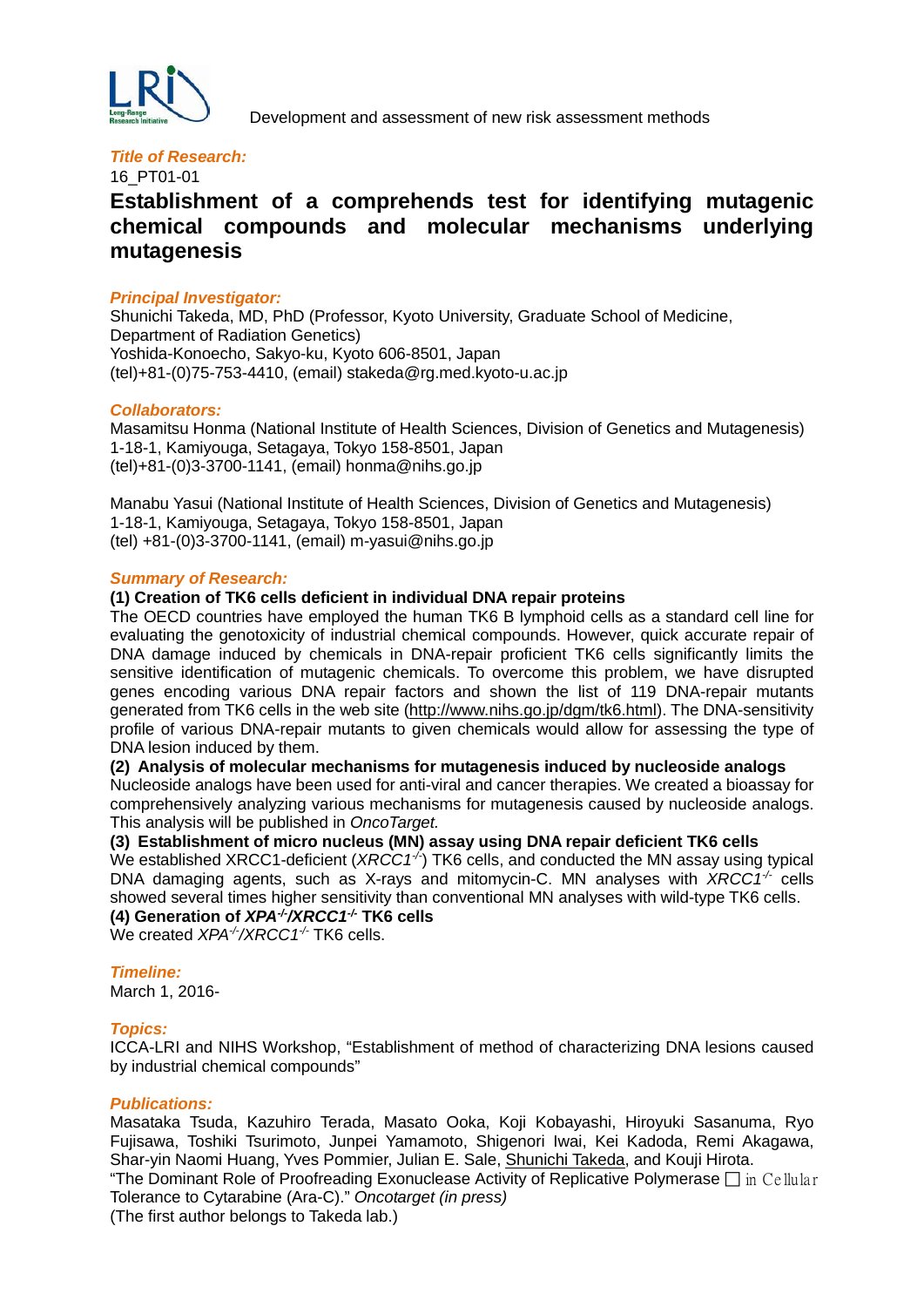

Development and assessment of new risk assessment methods

#### *Title of Research:*

Construction of prediction models for toxicities induced by drugs and chemicals based on chemical structures and AOP

#### *Principal Investigator:*

Yoshihiro Uesawa

#### *Summary of Research:*

QSAR models for activities of Adverse Outcome Pathways (AOPs) were constructed using machine learning methods. Moreover, a chemical structure-AOP-adverse effect database was constructed from the Tox21-AOP database and other adverse effect databases, such as JADER in Japan and FEARS in the USA. As a result of analyses of these integrated databases, random forest models indicated good prediction performance. Furthermore, it was showed that many kinds of adverse effects are related to AOP activities in the database.

#### *Timeline:*

March, 2016 – February, 2017

#### *Topics:*

Poster presentation, "Prediction for Activators of Adverse Outcome Pathways based on the Tox21 10K Compound Library", ICCA-LRI and NIHS Workshop

#### *Publications:*

- 1. Yoshihiro Uesawa, "High-performance prediction of adverse outcome pathways based on machine learning methods with chemical structures", 31st JSSX Annual Meeting, symposium, invited lecture (invited), 2016/10/15
- 2. Yoshihiro Uesawa, "QSAR prediction of adverse outcome pathways based on machine learning methods", In-House Lecture, Sumitomo Chemical Company, Limited (invited), 2016/9/26
- 3. Yoshihiro Uesawa, "Construction of QSTR prediction models based on chemical structures"CBI Annual Meeting 2016, Focused session (invited), 2016/10/25
- 4. Yoshihiro Uesawa, "Analyses of chemical structures related to adverse outcomes based on large scale database", CBI Annual Meeting 2016, Focused session (invited), 2016/10/27
- 5. Yoshihiro Uesawa, "The Development of Highly Accurate Toxicity Prediction Methods Using the JMP® Machine Learning Function", Discovery Summit Japan, 2016/11/18
- 6. Jun Teraoka, Yurie Yoshida, Ryota Higuchi , Yuhei Mashiyama, Yoshihiro Uesawa, "Study of Effects of NF-κB for Reporting Frequency of Adverse Drug Reactions based on Tox21-AOP Database", CBI Annual Meeting 2016, 2016/11/27
- 7. Yuhei Mashiyama, Yurie Yoshida, Ryota Higuchi , Jun Teraoka, Yoshihiro Uesawa, "Analyses of Chemical Properties Associated with Reporting Frequency of Erythema Exudativum Multiforme Major in Adverse Drug Reaction Database", CBI Annual Meeting 2016, 2016/11/27
- 8. Ryota Higuchi, Yurie Yoshida, Jun Teraoka, Yuhei Mashiyama, Yoshihiro Uesawa, "Analyses of Chemical Properties Associated with Reporting Frequency of Interstitial Lung Disease in Adverse Drug Reaction Database", CBI Annual Meeting 2016, 2016/11/27
- 9. Yurie Yoshida, Ryota Higuchi, Jun Teraoka, Yuhei Mashiyama, Yoshihiro Uesawa, "Analyses of Chemical Properties for Reporting Frequency of Thrombocytopenia in Adverse Drug Reaction Database", CBI Annual Meeting 2016, 2016/11/27
- 10. Yoshihiro Uesawa, "Dragon descriptors develop computational toxicology"The seminar on the Dragon descriptors (invited), 2016/12/22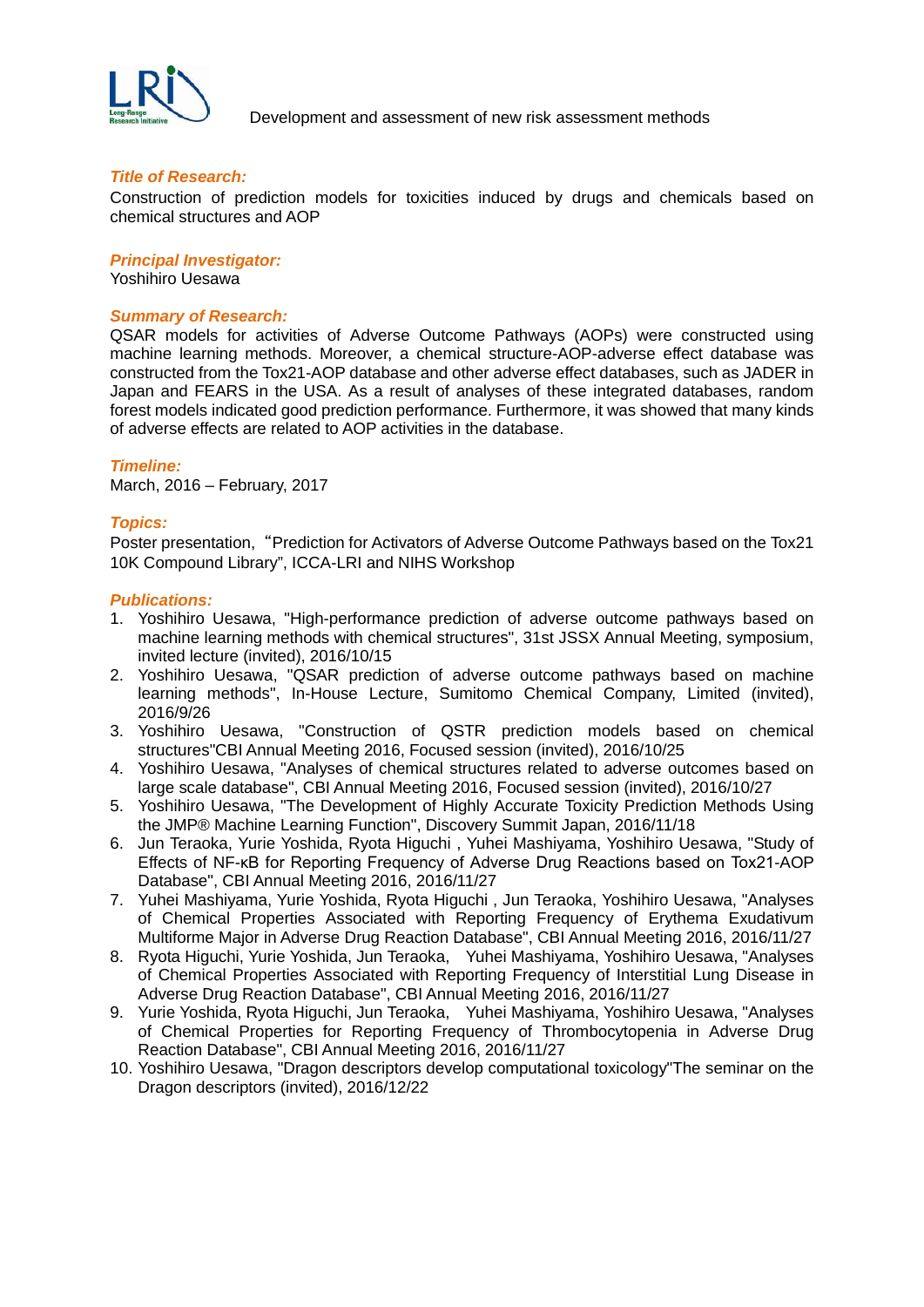

# 15\_PT02-01 **Construction of novel** *in vitro* **evaluation systems based on genotoxic mechanisms of nanomaterials**

*Principal Investigator:***Yukari Totsuka, Ph.D., Natl. Cancer Centr. Res. Inst.** 

#### *Collaborators:*

*Dai Nakae, M.D., Ph.D. (Professor, Laboratory of Food Safety Assessment Science, Department of Nutritional Science and Food Safety, Faculty of Applied Biosciences, Tokyo University of Agriculture),* 

*Masatoshi Watanabe, M.D., Ph.D. (Professor, Yokohama National University, Graduate School of Engineering),* 

*Koichiro Hayashi (Division on Materials Research, Institute of Materials and Systems for Sustainability, Nagoya University)*

*Summary of Research: To establish new in vitro evaluation systems for lung/skin toxicity of nanomaterials, we aimed to establish assay models as listed below.*

- ① *A novel in vitro genotoxicity assay model to assess lung toxicity using a co-culture system.*
- ② *A novel in vitro assay model to assess skin toxicity using 3D human skin reconstitution models.*
- ③ *A novel in vitro assay model using 3D culture techniques such as tissue-slice and spheroids.*

*For the lung toxicity test, we established a co-culture system of GDL1 and RAW264 cells. We evaluated nanomaterials having differences in physicochemical character by using this co-culture system. In the present study, we chose multi-walled carbon nanotubes (MWCNTs) with different sizes, and magnetite (MGT) with/without surface modification as test nanomaterials. When gpt delta mice were intratracheally instilled with multiple doses of different sizes of MWCNTs, mutation frequency (MF) observed in the lungs was higher than that of the vehicle control. However, the influence of size differences against MF was not observed in the lungs of mice exposed to these MWCNTs. Supporting this, a similar result was observed in the co-culture assay system. We also evaluated MF induced by MGT with/without surface modification using the co-culture system, and there was a tendency that higher MF was observed in the cells exposed to MGT with surface modification than that of MGT without surface modification. Therefore, it is suggested that the co-culture*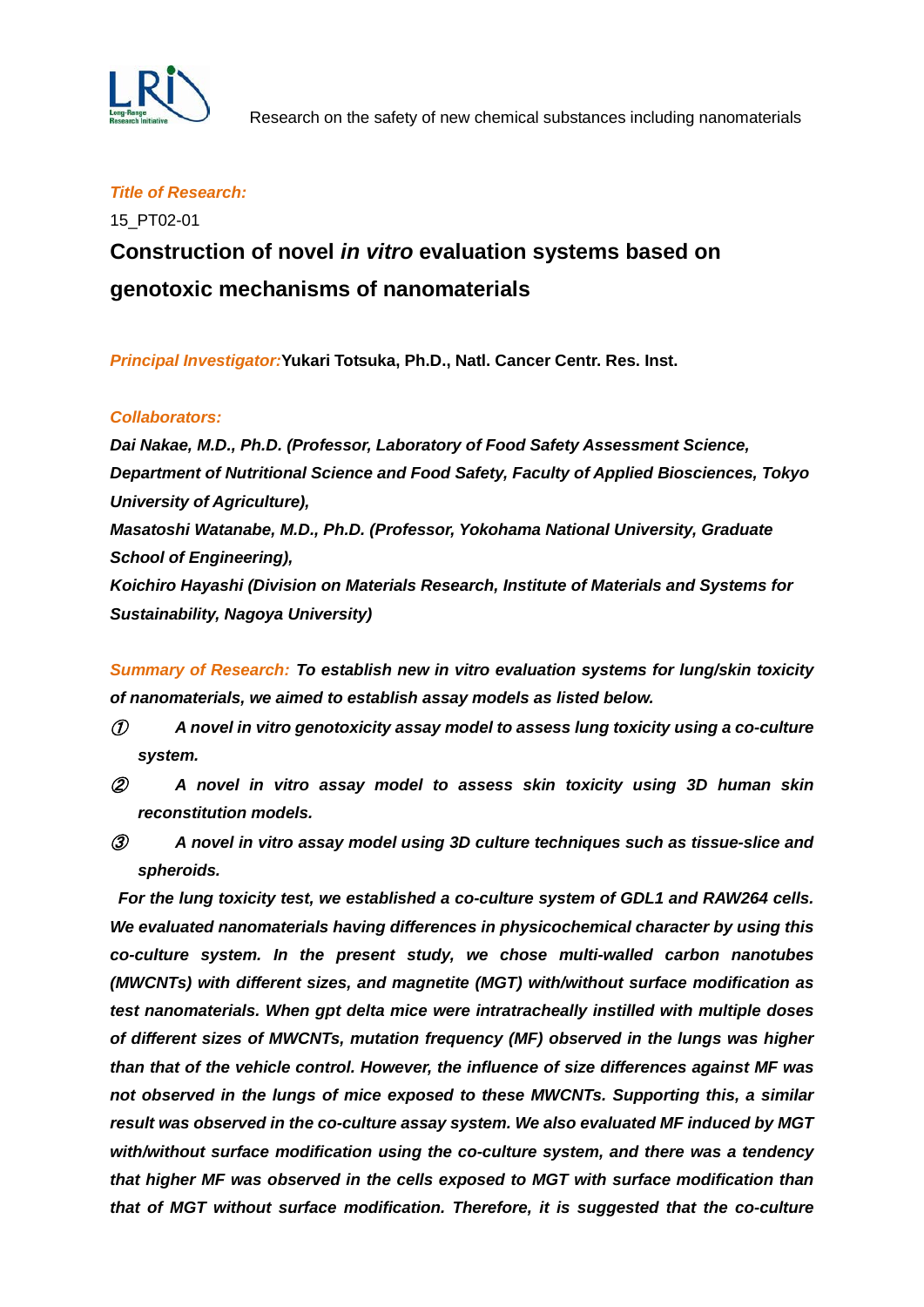

Research on the safety of new chemical substances including nanomaterials

*assay model can be considered as a suitable evaluation system for nanomaterial toxicity for the lungs.*

*As a 3D skin model, we selected the LabCyte EPI model. Using biochemical and histopathological techniques, we assessed cytotoxicity and ability of gold and silver nanoparticles to invade into the skin using a reconstituted 3D human skin model (LabCyte EPI model, Japan Tissue Engineering Co., Ltd.) and HepG2 cells. In the reconstituted 3D human skin model, neither gold nor silver nanoparticles killed or invaded into the epidermis up to 1000 µg/mL, while neither nanoparticle killed HepG2 cells up to 100 µg/mL. It is thus suggested that gold or silver nanoparticles do not possess cytotoxicity or ability to invade into the skin, at least under the present experimental conditions. Furthermore, the LabCyte EPI model may be useful as a novel in vitro system to assess percutaneous toxicity of nanomaterials.*

*On the other hand, since the respiratory system is susceptible to damage resulting from inhalation of nanomaterials, the assay of A549 spheroids layered on histological sections was used for MGT induced cytotoxicity. Results of spheroid disruption by cellular adhesion damage and cell viability by Alamar Blue assay showed the possibility of the assay of A549 spheroids layered on histological sections as a toxicological safety test.*

**Timeline:** March  $1<sup>st</sup>$ , 2016 – February 29<sup>th</sup>, 2017

**Topics:** "Construction of novel in vitro evaluation systems based on genotoxic mechanisms of nanomaterials " Presented at the poster session of the Annual Conference of New JCIA-LRI

#### *Publications:*

Journals:

- 1. KatoT, Toyooka T, Ibuki Y, Masuda S, Watanabe M, Totsuka Y. Effect of Physicochemical Character Differences on the Genotoxic Potency of Kaolin. Genes Environ., in press.
- 2. Koichiro Hayashi, Yoshitaka Sato, Wataru Sakamoto, Toshinobu Yogo, "Theranostic Nanoparticles for MRI-Guided Thermochemotherapy: Tight Clustering of Magnetic Nanoparticles Boosts Relaxivity and Heat-Generation Power" ACS Biomaterials Science & Engineering, 3, 95–105, 2017.

#### Meetings:

- 1. TotsukaY, Watanabe M, Hayashi K, Nakae D: Development of a novel in vitro mechanism-based evaluation system of the genotoxicity of nanomaterials 45th EEMGS(Copenhagen、Aug, 2016)
- 2. Sato H, Sakamoto Y, Nakae D, Totsuka Y: Effect of Physicochemical Character Differences on genotoxic potency of MWCNTs 45th JEMS(Tsukuba、Nov, 2016)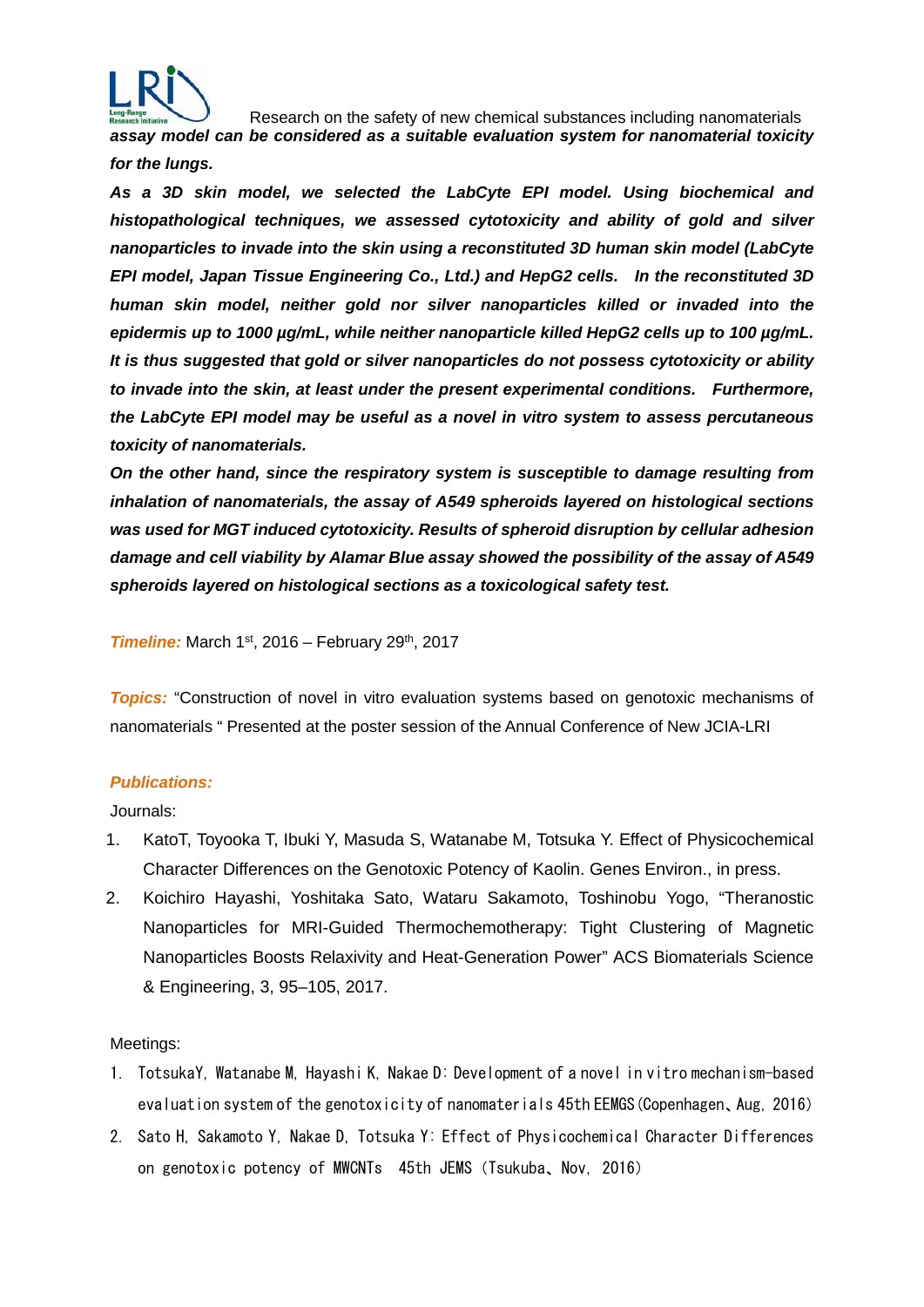

 Research on the effects of chemical substances on children, elderly people,and those with gene disorders

#### *Title of Research:* 12\_PT03-01-4

# **Development of high sensitivity in vitro assessment system of chemical-mediated hypersensitivity by using serine protease inhibitor-deficient cells**

**Subtitle: Analysis of in vitro assessment for respiratory allergy**

#### *Principal Investigator:*

Akira Nakamura, Department of Immunology, Tohoku Medical and Pharmaceutical University 4-4-1 Komatshushima, Aoba-ku, Sendai, Japan 981-8558 (tel) +81-22-727-0212 (e-mail) aki-n@tohoku-mpu.ac.jp

#### *Summary of Research:*

The allergic disorders triggered by various chemicals are separated into two types of diseases, IgE-dependent immediate allergy and IgE-independent chronic allergy. Mast cells, basophils and eosinophils act as the effector cells in both allergic reactions. In particular, basophils and eosinophils rapidly infiltrate into respiratory tissue, and cause airway hyper-responsiveness and airway obstruction. These cells secrete abundant serine proteases as well as chemical mediators and cytokines. Serine proteases, such as elastases, disrupt the basement membrane, leading to the infiltration of inflammatory cells. The serine proteases are repressed by the serine protease inhibitors. Because we found that basophils and eosinophils lacking a secretory leukoprotease inhibitor SLPI produced more cytokines than wild type cells after stimulation with IgE or LPS. Therefore, we have planed to establish the highly sensitive cell line by the deletion of serine protease inhibitors using a human basophilic cell line, KU812-F. Because KU812-F expresses high levels of Serpin b1 and b6, and we have generated stable Serpin b1 knockdown KU812-F cell lines by using lentiviral-delivered sh (short hairpin) RNA. The knockdown KU812-F cells (KD cells) produced IL-6 about 2 times higher than KU812-F after administration with toluene diisocyanate (TDI). KD cells also secreted IL-13 upon stimulation with TDI. In contrast, scramble and wild type KU812-F cells did not produce IL-13. In the present LRI research, we investigated gene alteration between KD cells and scramble KU812-F cells in responses to TDI by mRNA sequencing analysis. We found significant elevation of three genes as follows: CD69 (T cell activation marker), CXCR4 (chemokine receptor), sphingosine-1-phosphate receptor 4 (S1PR4: cell migration). Because commercially available SIPR4 antibodies recognize the intracellular domain, we examined the expression of CD69 and CXCR4 by flow cytometric analysis upon stimulation with TDI and formaldehyde, a skin sensitizer Dinitrochlorobenzene (DNCB), and control Methyl Salicilate. We evaluated the relative fluorescence intensities (RFI) in accordance with human Cell Line Activation Test. KU812-F and KD cells showed higher RFI of CD69 than scramble cells upon TDI and formaldehyde stimulation, whereas all cell lines did not display any alteration of CD69 expression after DNCB and Methyl Salicilate. On the other hand, we could not detect CXCR4 expression in these cell lines. Taken together, our data suggested that analysis of CD69 expression and IL-13 ELISA is a suitable application for the detection of respiratory sensitizes by using Serpin b1 knockdown KU812-F cells.

#### *Timeline:*

2016/3/1-2017/2/28

#### *Topics:*

Poster presentation entitled "Development of high sensitivity *in vitro* assessment system of chemical-mediated hypersensitivity by using serine protease inhibitor-deficient cells." at the ICCA-LRI and NIHS Workshop, Awaji Island, Japan, June, 2016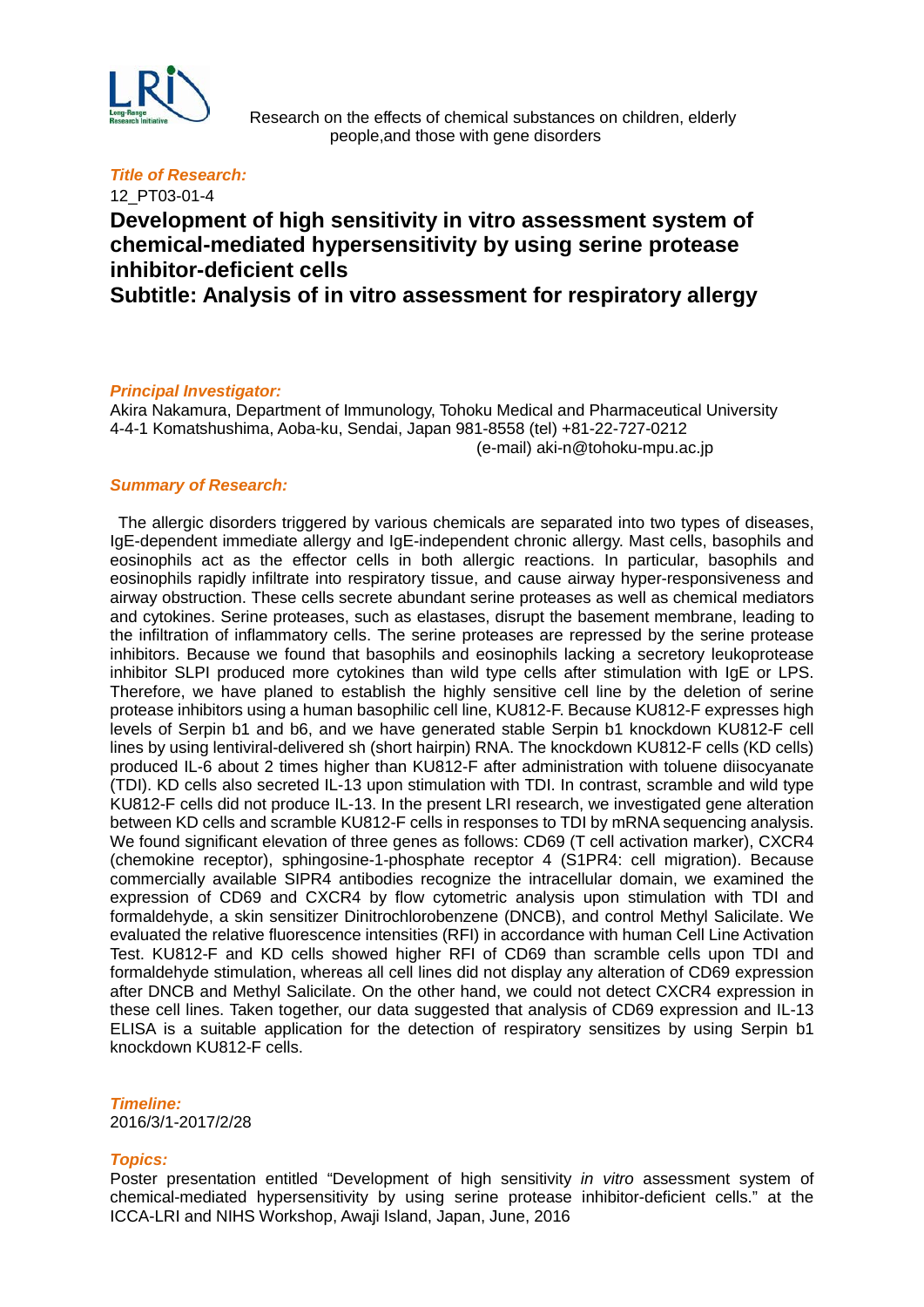

 Research on the effects of chemical substances on children, elderly people,and those with gene disorders

#### *Title of Research:*

13\_PT03-01-3

# **Quantitative prediction of the pharmacokinetics of chemical substances by the use of mathematical model with considering the age-dependent functional changes of metabolic enzymes and transporters**

#### *Principal Investigator:*

**Hiroyuki Kusuhara**, PhD (Professor, Lab. of Molecular Pharmacokinetics, Graduate School of Pharmaceutical Sciences, The University of Tokyo) 7-3-1 Hongo, Bunkyo-ku Tokyo 113-0033 JAPAN (tel)+81-3-5841-4770, (e-mail) kusuhara@mol.f.u-tokyo.ac.jp

#### *Collaborators:*

**Kazuya Maeda**, PhD (Associate Professor, Lab. of Molecular Pharmacokinetics, Graduate School of Pharmaceutical Sciences, The University of Tokyo) 7-3-1 Hongo, Bunkyo-ku Tokyo 113-0033 JAPAN (tel)+81-3-5841-4772, (e-mail) kmaeda@mol.f.u-tokyo.ac.jp

**Yuichi Sugiyama**, PhD (Head, Sugiyama Laboratory, RIKEN Innovation Center, RIKEN Cluster for Industry Partnerships, RIKEN) 1-6 Suehiro-cho, Tsurumi-ku, Yokohama, Kanagawa 230-0045 JAPAN (tel)+81-45-503-9211, (e-mail) ychi.sugiyama@riken.jp

**Ichiro Ieiri**, PhD (Professor, Dept. of Clinical Pharmacokinetics, Graduate School of Pharmaceutical Sciences, Kyushu University) 3-1-1 Maidashi, Higashi-ku Fukuoka 812-8582 JAPAN (tel)+81-92-642-6656, (e-mail) ieiri-ttr@umin.ac.jp

#### *Summary of Research:*

To predict the influence of age on the pharmacokinetics of chemical substances, we performed a human clinical cocktail semi-microdosing study for investigating the age-dependent functional changes of metabolism and transport of compounds with healthy adults and aged persons. As a result, pharmacokinetics of some probe drugs for CYP (cytochrome P450) 3A and OATP (organic anion transporting polypeptide) transporters were changed in aged persons. This suggests that functions of intestinal and hepatic CYP3A/OATPs might be altered in aged persons. Moreover, we measured the plasma and urine concentration of trimethylamine N-oxide (TMAO) to investigate whether this can be used as a renal OCT2 functional probe endogenous compound. Although TMAO is taken up into kidney mainly via OCT2 in mice, since the contribution of renal secretion mediated by OCT2 to the overall renal clearance is fairly minor in humans, TMAO cannot be used as a sensitive probe for renal OCT2 in humans.

#### *Timeline:*

March 1, 2016 -

#### *Topics:*

2016 ICCA-LRI Workshop (poster) "Quantitative prediction of the pharmacokinetics of chemical substances by the use of mathematical model with considering the age-dependent functional changes of metabolic enzymes and transporters"

#### *Publications:*

Takeshi Miyake, Tadahaya Mizuno, Hiroyuki Kusuhara "Organic cation transporter (OCT) is responsible for the renal influx and clearance of trimethylamine N-oxide (TMAO)", 31st Japan Society of the Study of Xenobiotics (JSSX) Annual meeting, Nagano, 2016.10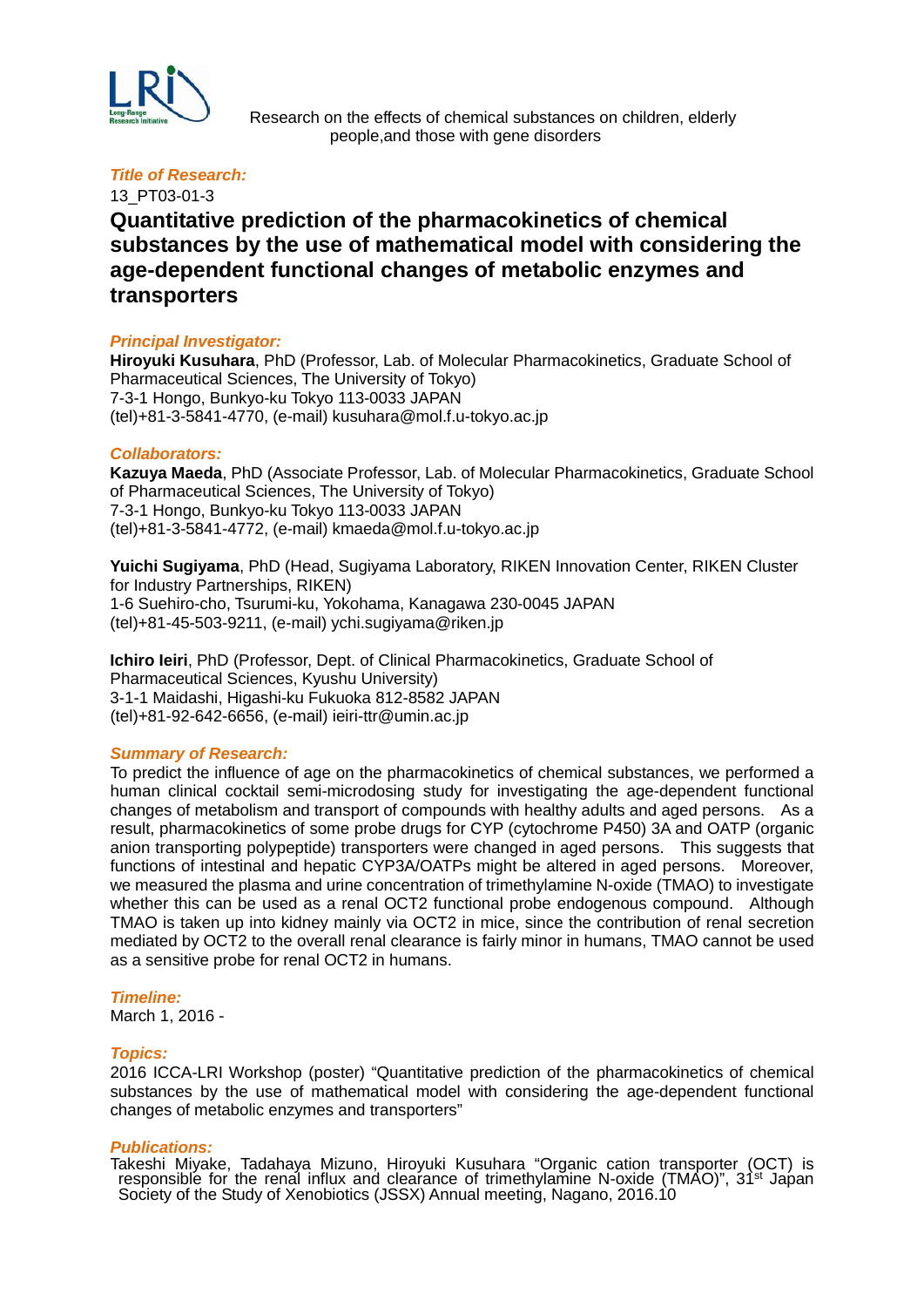

#### 16\_PT04-01

## **Development of the platform to manage the monitoring data of chemicals in environment, ChemTHEATRE**

#### *Principal Investigator:*

Kei Nakayama, PhD (Assistant Professor, Ehime University, Center for Marine Environmental Studies) 2-5 Bunkyo-cho, Matsuyama 790-8577, Japan (tel) +81-89-927-8132, (e-mail) kei\_n@ehime-u.ac.jp

#### *Collaborators:*

Tatsuya Kunisue (Ehime University, Center for Marine Environmental Studies) Itsuki C Handoh (Niigata University, Educational Strategy Coordination Office) Seiichi Uno (Kagoshima University, Faculty of Fisheries) Tomohiko Isobe (National Institute for Environmental Studies, Center for Health and Environmental Risk Research) Nobuaki Ohno (University of Hyogo, Graduate School of Simulation Studies)

#### *Summary of Research:*

 We are now developing a platform to register and visualize the monitoring data of environmental contaminants, named 'ChemTHEATRE' (Chemicals in the THEATRE: Tractable and Heuristic E-Archive for Traceability and Responsible-care Engagement). So far, the data of 27 publications have been registered to the database. Users can find the chemical concentration data in environmental and biological specimens with their metadata, such as sampling date and location, species, biometrics, and so on, in addition to experimental methods including extraction and cleanup processes, used standards, instruments, etc. ChemTHEATRE is now available at http://chem-theatre.com/.

Updated information is provided from Facebook and Twitter.

Facebook: https://www.facebook.com/ChemTHEATRE/

Twitter: https://twitter.com/Chem\_THEATRE/

#### *Timeline:*

March 1, 2016 – February 28, 2017

#### *Topics:*

Our research was presented at ICCA-LRI and NIHS Workshop in June 15–16, 2016. "Development of the platform to manage the monitoring data of chemicals in environment, ChemTHEATRE."

#### *Publications:*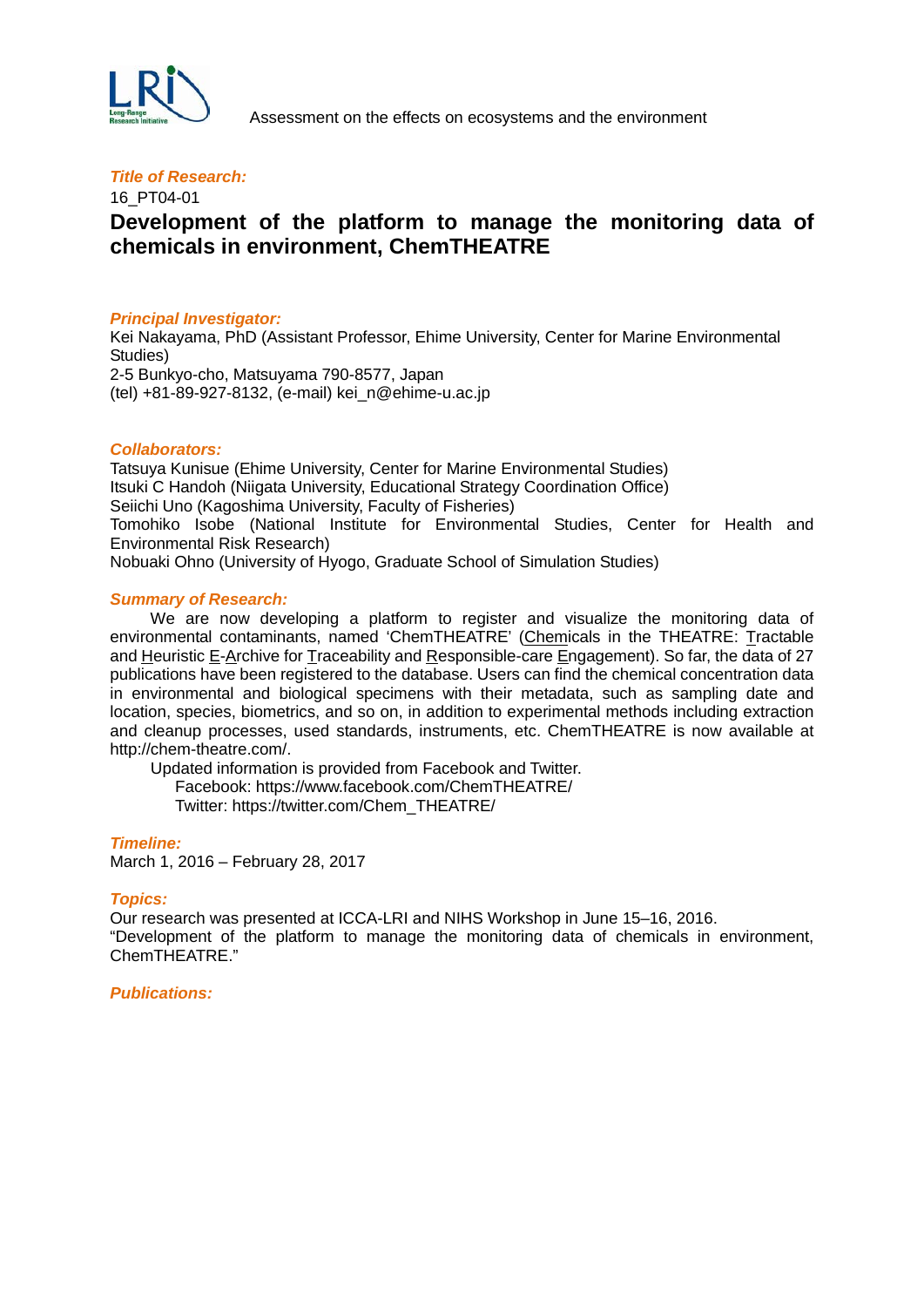

#### 13\_PT05-01-3

# **Development and practical verification of a novel comprehensive monitoring system for multiple contaminations of environmental pollutants in the Mekong River basin**

#### *Principal Investigator:*

Kazumasa Hirata, PhD (Professor, Osaka University, Pharmaceutical Sciences; 1-6 Yamadaoka, Suita, Osaka 565-0871, Japan) (tel) +81-06-6879-8236, (e-mail) hirata@phs.osaka-u.ac.jp

#### *Collaborators:*

Kazuo Harada, PhD (Osaka University, Pharmaceutical Sciences); Hideyuki Matsuura, PhD (Osaka University, Pharmaceutical Sciences); Yoshinori Sumimura (Osaka University, Global Collaboration Center); Nguyen Quang Trung (Institute of Environmental Technology, Department of Environmental Toxic Analysis); Misa Muraoka (Osaka University, Pharmaceutical Sciences); Tran Thi My Duyen (Can Tho University, College of Aquaculture and Fisheries); Jun-ichi Nishikawa, PhD (Mukogawa Women's University, School of Pharmacy and Pharmaceutical Sciences); Taku Yamashita (Mukogawa Women's University, School of Pharmacy and Pharmaceutical Sciences)

#### *Summary of Research:*

Serious environmental pollution of the international river basins of Southeast Asia, such as the Mekong River basin, has been caused by multiple contaminations of pollutants such as agricultural chemicals, endocrine disruptors, heavy metals, and antibiotics. It is, therefore, important to monitor food and environmental samples from these areas to ensure public safety. The aim of our project is to develop a novel comprehensive monitoring system for multiple contaminations, for use in ASEAN countries. In the present study, we mainly focused on constructing biosensors for sulfonamides that inhibit bacterial folate synthesis and other antibiotics that inhibit bacterial protein synthesis. Each antibiotic was detected using a series of enzymatic reactions performed on pattern-printed papers, such as those including a folate synthetic enzyme or in vitro protein synthesis, in a low-cost, easy-to-use, and easy-to-transport manner. The response signal of the paper-based biosensor can be detected by the naked eye or a digital camera, and, therefore, does not require high-cost conventional laboratory instruments, making it especially suitable in low-resource localities.

#### *Timeline:*

November, 2013 -

#### *Topics:*

2016 ICCA-LRI and NIHS workshop "Development of novel biosensors for detecting environmental pollutants"

#### *Publications:*

- 1. Tran Thi My Duyen, Hideyuki Matsuura, Kazuki Ujiie, Misa Muraoka, Kazuo Harada, Kazumasa Hirata: "Paper-based colorimetric biosensor for antibiotics inhibiting bacterial protein synthesis", *Journal of Bioscience and Bioengineering*, 123(1): 96-100, 2017
- 2. 氏家和紀、Tran Thi My Duyen、松浦秀幸、村岡未彩、原田和生、平田收正: 「タンパク質合成阻 害作用を持つ抗菌性物質検出のための紙を基盤とする比色センサーの開発」、第 65 回日本分析化 学会年会、札幌、2016 年 9 月
- 3. Tran Thi My Duyen, Hideyuki Matsuura, Kazuki Ujiie, Misa Muraoka, Kazuo Harada, Kazumasa Hirata: "Paper-based colorimetric biosensor for antibiotics targeting bacterial protein synthesis", 第 68 回日本生物工学会大会、富山、2016 年 9 月
- 4. Tran Thi My Duyen, Kazuki Ujiie, Misa Muraoka, Kazuo Harada, Hideyuki Matsuura, Kazumasa Hirata: "Development of paper-based biosensor for detection of antibiotics targeting protein synthesis", Biosensors 2016, Gothenburg, Sweden, May 2016